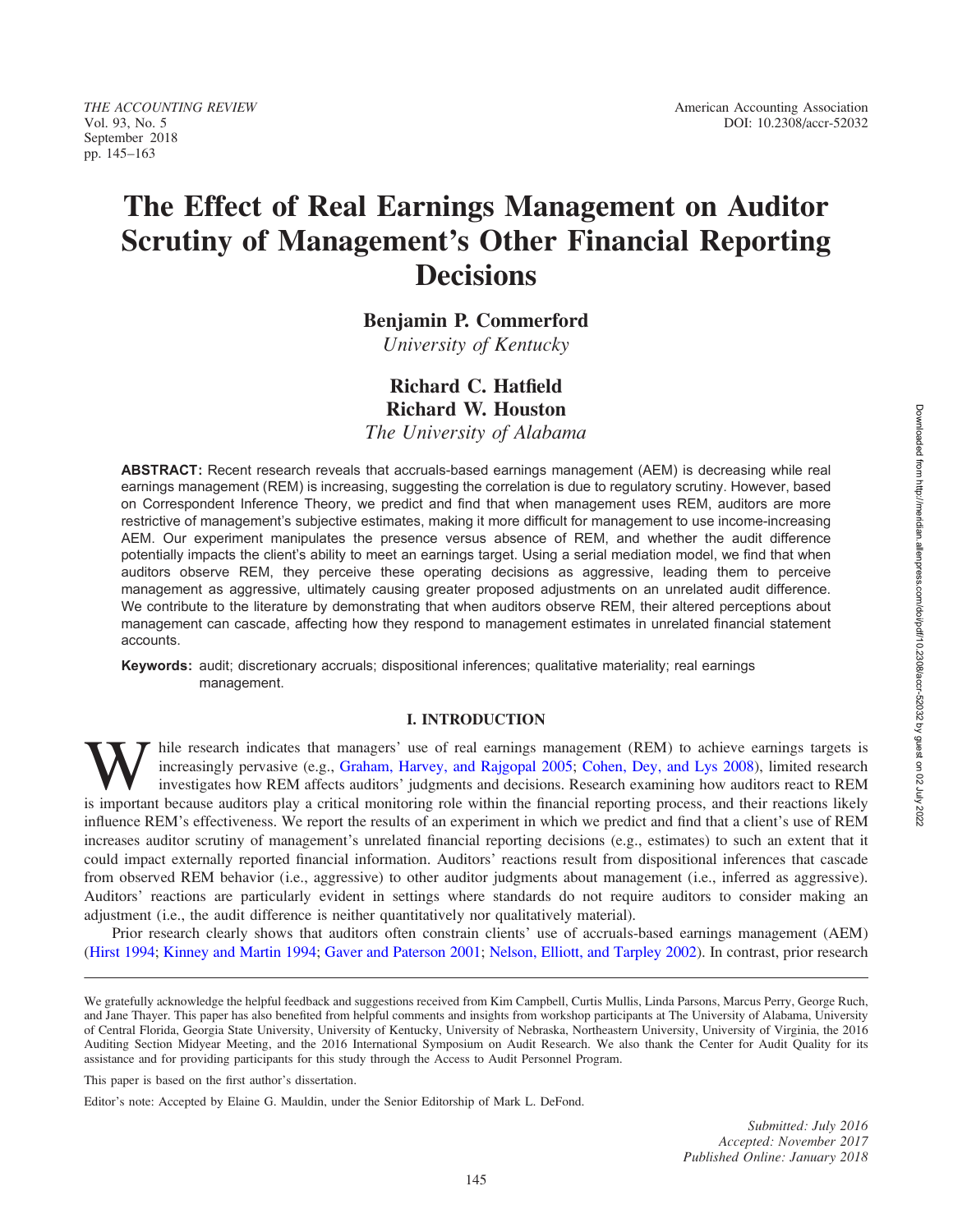generally posits that because REM does not violate Generally Accepted Accounting Principles (GAAP), it is not likely to draw auditor scrutiny ([Roychowdhury 2006;](#page-18-0) [Cohen et al. 2008](#page-16-0); [Demers and Wang 2010\)](#page-16-0). However, recent research suggests that auditors certainly notice REM ([Commerford, Hermanson, Houston, and Peters 2016](#page-16-0)) and that REM affects audit fee decisions [\(Greiner, Kohlbeck, and Smith 2017](#page-17-0)), client retention decisions ([Kim and Park 2014](#page-17-0)), and the auditor-client relationship [\(Commerford, Hermanson, Houston, and Peters 2017](#page-16-0)). Taken together, research suggests that REM influences how auditors view and respond to other, unrelated audit issues.

Based on Correspondent Inference Theory (CIT), we predict that auditors will propose larger audit adjustments related to management's estimates when they observe REM. CIT posits that observers draw inferences about another individual's disposition (e.g., integrity, aggressiveness) based on the characteristics of the behavior exhibited by that individual ([Jones and](#page-17-0) [Davis 1965](#page-17-0); [Jones and Harris 1967;](#page-17-0) Aizen and Holmes 1976). When the observed behavior appears to be discretionary, deviates from expectations, and has consequential effects—all of which are key features of REM—observers tend to make strong inferences about the individual. More specifically, theory indicates that forming dispositional inferences is a two-stage process in which individuals first observe a specific behavior and *classify* that behavior on a continuum regarding the trait (e.g., aggressiveness) inferred from that behavior [\(Reeder and Brewer 1979\)](#page-18-0). Second, the classification forms the basis for a more general characterization about the observed actor's disposition. In our context, the auditor observes REM, classifies the aggressiveness of management's operating decision, and then infers whether management's disposition also is aggressive (characterization). We use a serial mediation model, based on CIT, to predict that the impact of REM on auditors' proposed adjustments is explained by auditors' resulting classification of management's previous actions and the subsequent characterization of management's disposition.

Research has demonstrated that the dispositional inference process described by CIT is spontaneous and effortless (e.g., [Uleman, Newman, and Moskowitz 1996](#page-18-0)), suggesting that auditors likely form dispositional inferences without explicitly considering audit standards. Consequently, the dispositional inferences that auditors derive from observing REM can cause auditors to propose adjustments that they otherwise would not. To better understand the extent to which REM influences auditors' proposed adjustments, we examine how auditors react to REM in a setting in which standards suggest that auditors should consider constraining management's estimate, and also in a setting in which audit standards are less prescriptive. For example, when management's estimates result in small audit differences that are qualitatively material, auditors should be more likely to require adjustments for those differences [\(Securities and Exchange Commission \[SEC\] 1999;](#page-18-0) [Public Company](#page-18-0) [Accounting Oversight Board \[PCAOB\] 2010\)](#page-18-0). In contrast, audit standards do not require auditors to adjust such audit differences when the differences lack characteristics indicative of qualitative materiality. However, based on our prediction that REM will cause auditors to perceive management as aggressive, as well as the automatic and robust effect of CIT in psychology literature, we expect that REM will yield greater proposed audit adjustments, even when the audit difference in question is not qualitatively material.

To examine these issues, we conduct a  $2 \times 2$  between-subjects experiment, manipulating the presence versus absence of REM and whether the audit difference potentially affects the client's ability to meet an earnings target (i.e., potential earnings target impact [PETI]). We ask experienced auditors (primarily managers and partners) to make a decision related to a quantitatively immaterial audit difference arising from management's estimate for the allowance for doubtful accounts. Consistent with theory, we find that the presence of REM causes auditors to propose larger adjustments. Furthermore, consistent with a cascading effect of dispositional inferences, auditors' perceptions of the aggressiveness of management's operating decisions and the aggressiveness of management in general are causally linked, such that these perceptions sequentially mediate the effect of REM on auditors' adjustment decisions. Finally, we find a significant interaction, which suggests that the distinct effect of REM is most evident when the audit difference is not qualitatively material, thereby demonstrating that the impact of REM is robust (i.e., it influences auditor judgments even when regulatory guidance does not require consideration of an adjustment).

We also perform additional analyses to investigate two potential alternative explanations associated with perceptions of risk and fairness. We find that REM causes auditors to believe that there is a higher risk associated with management's other estimates and that REM causes auditors to perceive the financial statements to be less fair. However, mediation results do not support either alternative explanation, as neither measure mediates the relationship between REM and auditors' proposed adjustments. Rather, REM causes larger proposed audit adjustments because of the cascading effect of dispositional inferences.

Our study informs practice and research in several ways. Ours is the first study to provide evidence that REM alters auditors' perceptions in such a way that it affects how auditors evaluate management's other judgments (e.g., estimates). Such evidence is particularly interesting because it demonstrates that observing REM can cause auditors to make decisions not directly related to the observed REM. We also contribute to extant accounting and psychology literature by providing evidence, through serial mediation, of a cascading effect of dispositional inferences. While existing accounting research uses CIT to demonstrate that the nature of management's actions affects auditor perceptions of management, as well as how auditors respond to those specific actions (Wong-On-Wing, Reneau, and West 1989; [Reckers and Wong-On-Wing 1991;](#page-18-0) [Commerford et al. 2017](#page-16-0)), extant research

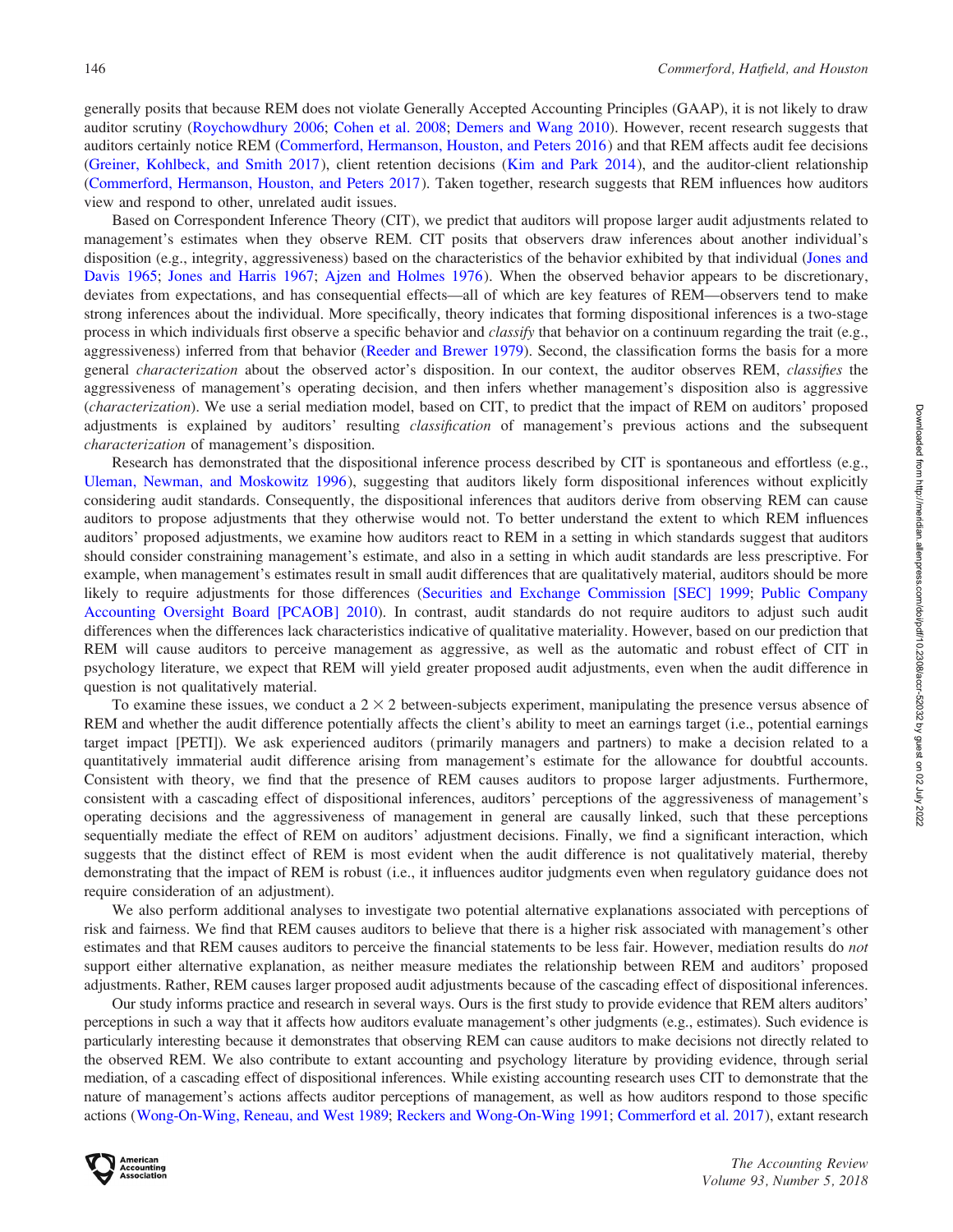has not explored the extent to which dispositional inferences cascade and, therefore, impact audit decisions that clearly are unrelated to the observed actions. The impact of this finding likely is especially relevant in audit contexts, because auditors continuously observe management's decisions and draw conclusions about the implications of those decisions.

We also contribute to prior audit literature that demonstrates that management attitudes are related to risk perceptions (e.g., [Albrecht and Romney 1986;](#page-16-0) [Loebbecke, Eining, and Willingham 1989;](#page-17-0) [Beaulieu 2001\)](#page-16-0). Such literature generally shows that certain management attitudes can influence auditors' perceptions of risk and, in some cases, audit effort. However, our findings go beyond general measures of risk and effort, and demonstrate that perceptions of management, inferred from management's use of REM, influence specific auditor decisions that potentially alter financial statement content.

Additional analyses suggest that REM likely impacts auditor judgments beyond the specific management estimate examined in our experiment. Specifically, while we consider the allowance for doubtful accounts balance, we find that REM also causes auditors to perceive a higher risk that management's other estimates are unreasonable. Our serial mediation analysis confirms that the result also is attributable to the cascading of dispositional inferences. Consequently, the inferences that auditors make about management's disposition based on observed actions appear to have far-reaching effects, likely explaining why REM is positively associated with audit fees ([Greiner et al. 2017](#page-17-0)) and auditor resignations ([Kim and Park 2014](#page-17-0)).

Our study also contributes to prior research concerning qualitative materiality, which generally indicates that auditors are not likely to adjust quantitatively immaterial audit differences when doing so would cause the client to miss an earnings target (e.g., [Libby and Kinney 2000;](#page-17-0) [Ng and Tan 2003,](#page-17-0) [2007](#page-17-0); [Ng 2007](#page-17-0)). However, our results indicate that in the current audit environment, auditors are *more* likely to adjust quantitatively immaterial differences when they impact the client's ability to meet an earnings target. That is, pursuant to the passage of Auditing Standard (AS) 2810 (previously AS No. 14) and other relevant guidance, auditors are more sensitive to qualitative materiality. Interestingly, our results suggest that observing REM affects auditors' adjustment decisions in a manner similar to the presence of a qualitative materiality factor. That is, the occurrence of PETI or REM yields similarly sized proposed audit adjustments, while the occurrence of both has no incremental impact on the proposed adjustment.

Finally, our results also inform the earnings management literature. Archival research indicates that while AEM has decreased in recent years, the relative level of REM has increased [\(Cohen et al. 2008](#page-16-0)). Research widely suggests that these trends are attributable to increased auditor scrutiny of management's estimates and accruals, which, in turn, has prompted managers to rely more on REM to achieve earnings targets (e.g., [Ewert and Wagenhofer 2005;](#page-16-0) [Cohen et al. 2008](#page-16-0); [Chi, Lisic,](#page-16-0) [and Pevzner 2011](#page-16-0); [Evans, Houston, Peters, and Pratt 2015](#page-16-0)). However, our study's findings suggest that auditors' reactions to REM also contribute to the inverse relationship between AEM and REM observed in archival data, as REM causes auditors to constrain management's accruals, perhaps attenuating the overall impact that REM can have on the financial statements.

## II. BACKGROUND AND HYPOTHESES DEVELOPMENT

Prior research has defined earnings management as purposeful, non-neutral intervention in the financial reporting process with the intent of obtaining some private gain [\(Schipper 1989\)](#page-18-0). The majority of accounting research concerning earnings management has focused on how and when management uses the subjectivity inherent in accrual accounting to opportunistically impact financial reporting results (i.e.  $AEM$ ).<sup>1</sup> Alternatively, management can use real operating, financing, and investing decisions (i.e., REM) to opportunistically alter earnings [\(Graham et al. 2005](#page-17-0); [Roychowdhury 2006](#page-18-0); [Xu, Taylor,](#page-18-0) [and Dugan 2007](#page-18-0)). REM is defined as ''departures from normal operational practices, motivated by managers' desire to mislead at least some stakeholders into believing certain financial reporting goals have been met in the normal course of operations'' [\(Roychowdhury 2006](#page-18-0), 337).

Research suggests that managers increasingly use REM to meet financial reporting benchmarks ([Graham et al. 2005](#page-17-0); [Cohen et al. 2008\)](#page-16-0). For example, 80 percent of financial executives surveyed by [Graham et al. \(2005\)](#page-17-0) indicated that they are willing to reduce discretionary spending on items such as advertising and research and development in order to meet a quarterly earnings target. Although auditors play a critical monitoring role within the financial reporting process, very little is known about how auditor decisions regarding other financial statement areas (e.g., management's estimates) are impacted when auditors observe REM.

#### REM and Correspondent Inference Theory

Research generally posits that because REM does not violate GAAP, it likely does not draw auditor scrutiny ([Roychowdhury](#page-18-0) [2006;](#page-18-0) [Cohen et al. 2008;](#page-16-0) [Demers and Wang 2010\)](#page-16-0), and that increased regulator and auditor scrutiny of AEM has caused managers



<sup>1</sup> [Healy and Wahlen \(1999\),](#page-17-0) [Dechow and Skinner \(2000\)](#page-16-0), and [Habib and Hansen \(2008\)](#page-17-0) provide comprehensive reviews of the earnings management literature.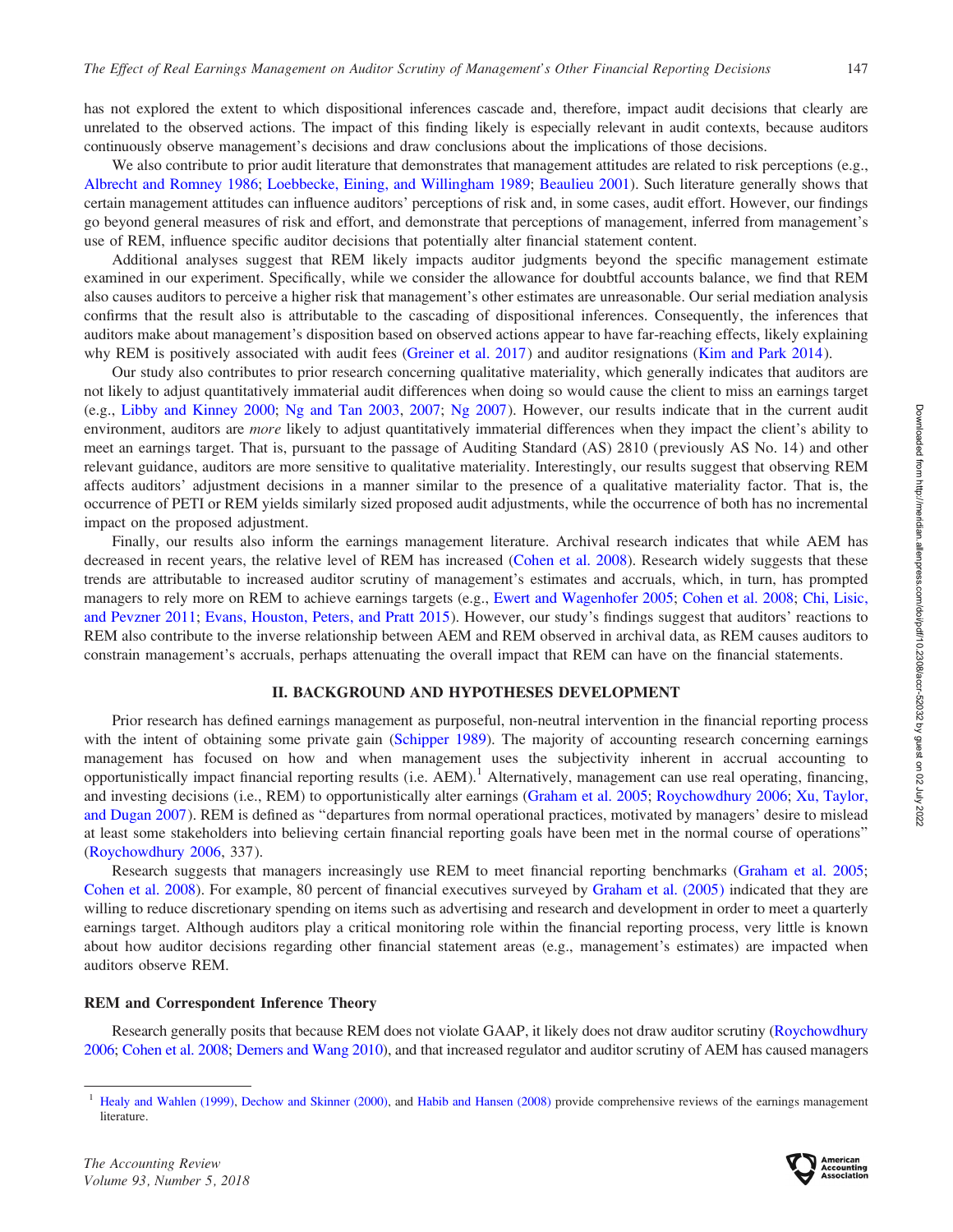to substitute REM for AEM [\(Cohen et al. 2008;](#page-16-0) [Evans et al. 2015](#page-16-0)). Accordingly, [Chi et al. \(2011\)](#page-16-0) find a positive association between REM and high-quality auditors. However, recent interview and experimental evidence suggests that auditors are aware of REM and that, in some situations, REM can heighten auditors' perceptions of audit-related risks and strain the auditor-client relationship [\(Commerford et al. 2016](#page-16-0), [2017](#page-16-0)).<sup>2</sup> Archival research has begun to examine the association between REM and auditor decisions [\(Kim and Park 2014;](#page-17-0) [Greiner et al. 2017](#page-17-0)). [Greiner et al. \(2017\)](#page-17-0) suggest that audit fees increase with a client's use of REM, and [Kim and Park \(2014\)](#page-17-0) suggest that auditors are less likely to retain clients that engage in REM. Although these findings are consistent with the notion that REM broadly influences auditors' perceptions of the client and its actions, archival or qualitative methods cannot demonstrate a causal link between REM and these auditor decisions. Further, existing studies do not provide a decisive explanation for why REM could impact auditor decisions that are unrelated to the REM.

CIT suggests that auditors' responses to REM could be attributable to concerns regarding management's propensity to be aggressive. CIT posits that individuals tend to think ''you are what you do.'' Consequently, observers are likely to draw inferences about an individual's disposition (e.g., integrity, aggressiveness) based on the characteristics of observed behavior [\(Jones and Davis 1965](#page-17-0); [Jones and Harris 1967;](#page-17-0) [Ajzen and Holmes 1976](#page-16-0)). The theory posits that dispositional inferences are more likely when an individual's observed behavior appears to be volitional, when the behavior deviates from the observer's expectations for the observed individual's behavior, and when that behavior has consequential effects [\(Jones and Davis 1965](#page-17-0); [Jones and Harris 1967;](#page-17-0) [Vonk 1998](#page-17-0)).<sup>3</sup> These three behavioral characteristics, which yield stronger dispositional inferences, are consistent with REM. Specifically, REM represents discretionary (i.e., volitional) business decisions that deviate from the normal course of business (i.e., deviate from expectations), where management's goal is to opportunistically alter reported earnings (i.e., consequential effects). Accordingly, when auditors observe REM (i.e., aggressive operating decisions), we expect them to make strong dispositional inferences regarding management's aggressiveness.

Existing accounting research has employed CIT to demonstrate that the nature of management's actions affects auditor perceptions of management, as well as how auditors respond to those observed management actions (Wong-On-Wing et al. 1989; [Reckers and Wong-On-Wing 1991;](#page-18-0) [Commerford et al. 2017](#page-16-0)). For example, [Reckers and Wong-On-Wing \(1991\)](#page-18-0) manipulate whether a discretionary management estimate advantageously alters an earnings trend and whether management's estimation process deviates from industry norms. Results indicate that both factors cause auditors to make inferences regarding management's motives, which then influence the auditors' perception of materiality and their likelihood of agreeing with management's estimate.<sup>4</sup> However, our study more specifically examines the inference process by which auditors develop perceptions of management based on observed management actions. Further, we explore the extent to which these dispositional inferences about management, resulting from management's use of REM, affect how auditors respond to other management decisions that are completely unrelated to the observed REM.

#### The Cascading of Dispositional Inferences

We posit that auditors' inferences regarding management's aggressiveness will cascade to their perception of other, unrelated managerial judgments. [Reeder and Brewer \(1979\)](#page-18-0), in their model for dispositional attribution, propose that individuals employ a two-stage process when making inferences about others' dispositions. First, individuals classify the observed action by placing it along a continuum of the social attribute under consideration. Observing a behavior actually initiates the *classification* of such behavior. For example, when an observer sees a partygoer spilling a drink, the observer classifies that person's action on a continuum of clumsiness, a classification that would not have occurred without observing the action. It also is important to note that because of time and cognitive limitations, observers likely form inferences based on relatively few observed attributes ([Wegner 1977](#page-18-0); [Reeder and Brewer 1979;](#page-18-0) [Ambady and Rosenthal 1992](#page-16-0)).<sup>5</sup> Second, individuals use the resulting classification as the basis for making a *characterization* about the observed person. Individuals use preexisting assumptions about how such classifications relate to the observed actor's disposition. Once the observer makes a dispositional inference, theory suggests that those reflexive inferences will cascade, yielding an expectation that the observed

asset sale. [Commerford et al. \(2017\)](#page-16-0) use CIT to investigate how auditors differentiate REM from normal business transactions.<br>Similarly, on any given audit engagement, there are limited opportunities to observe and objecti causes significant weight to be given to perceptions drawn from observed decisions.



In a different setting, [Johnson, Kuhn, Apostolou, and Hassell \(2013\)](#page-17-0) demonstrate that apparent management narcissism increases perceived audit risk.<br>We note that, although related, CIT and general Attribution Theory are di

causal explanations for observed behavior based on available information [\(Kelley 1973](#page-17-0); [Taylor and Fiske 1975](#page-18-0)). In contrast, CIT is focused on the conditions in which observed behaviors cause individuals to make dispositional inferences (i.e., dispositional attributions) about the observed person. In our study, we examine how REM can affect perceptions of management and how those perceptions affect auditors' subsequent judgments. Accordingly, we base our predictions on CIT.<br>Wong-On-Wing et al. (1989) use CIT in a similar manner to investigate factors that influence how auditors respond to the sale of a long-term asset at a

gain. They find that auditors are most likely to make dispositional inferences about management when the transaction deviates from expectations and when management has a high degree of discretion. Additionally, these inferences affect auditors' disclosure and materiality judgments pertaining to the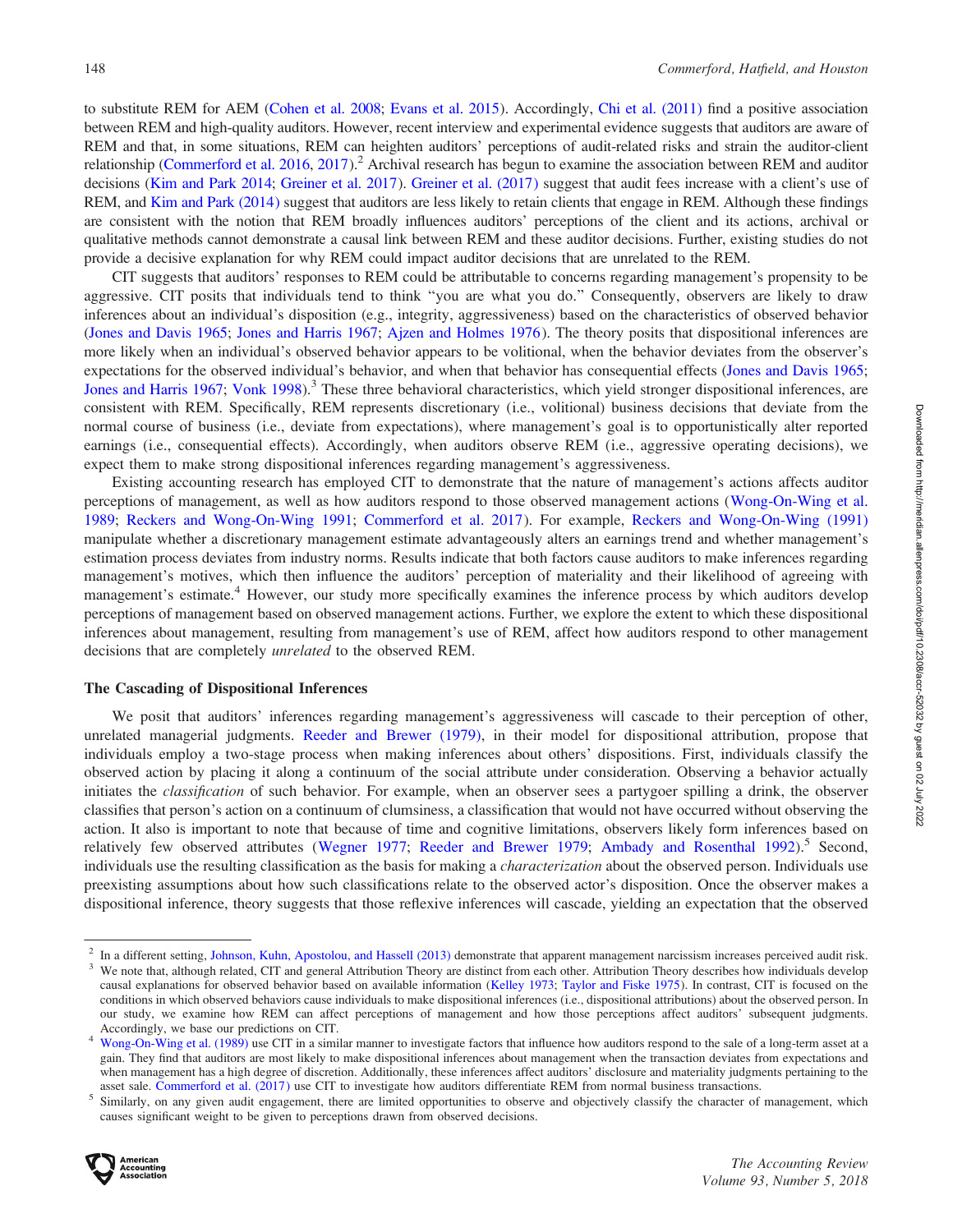individual will behave similarly in other contexts ([Newman and Uleman 1993;](#page-17-0) [Nussbaum, Trope, and Liberman 2003](#page-18-0); [Ferguson, Bargh, and Nayak 2005](#page-17-0)).

Literature and theory regarding the cascading effect of dispositional inferences suggests that observing REM will influence auditors' subsequent, unrelated judgments. That is, auditors will form inferences about management's disposition based on observed aggressive operating decisions (i.e., REM), which, in turn, causes auditors to believe that management itself is aggressive, and that those inferences will cascade, such that auditors also perceive other unrelated management decisions (e.g., estimates) to be aggressive. Thus, when addressing audit differences, the cascading effect of dispositional inferences suggests that auditors will propose larger audit adjustments in the presence of REM.

Following [Reeder and Brewer's \(1979\)](#page-18-0) model for dispositional attribution, we expect the anticipated relationship between observing REM and the magnitude of subsequently proposed audit adjustments to be sequentially mediated by the causal relationship between the perceived aggressiveness of management's operating decisions (i.e., classification) and the perceived aggressiveness of management in general (i.e., characterization). That is, observing REM causes auditors to perceive management's operating decisions as aggressive, which, in turn, causes auditors to perceive management as having an aggressive disposition. Auditors then alter their unrelated judgments regarding the adjustment of management's estimates based on how they perceive management's disposition. Accordingly, we employ a serial mediation model to investigate whether the predicted relationship between REM and auditors' proposed adjustments is sequentially mediated by the causal relationship between the perceived aggressiveness of management's operating decisions and the perceived aggressiveness of management in general (see Figure 1). In summary, we hypothesize that the presence of REM will increase the magnitude of auditors' unrelated proposed audit adjustments, and that this effect is sequentially mediated as described above.

- H1: The presence of REM will cause auditors to propose larger adjustments for audit differences that are unrelated to the REM.
- H2: Auditors' perceptions of the aggressiveness of management's operating decisions and the aggressiveness of management will sequentially mediate the predicted relationship between REM and auditors' proposed adjustments.

#### REM and Qualitative Materiality

It is important to note that CIT describes the psychological process for how dispositional inferences are made, and that the cascading of those dispositional inferences is likely to occur in a broad range of settings. Additionally, research has demonstrated that dispositional inferences are automatic and effortless (e.g., [Uleman et al. 1996](#page-18-0)). As such, we expect the cascading effect of dispositional inferences resulting from REM to impact auditors' actions without regard to audit standards. Therefore, to better understand the extent to which REM can influence auditors' adjustment decisions, we examine how REM affects auditors' proposed adjustments in a setting in which audit standards suggest that auditors should consider constraining management's estimate, as well as a setting in which audit standards are not as prescriptive. Specifically, we consider an audit difference in two different materiality contexts.

Audit standards require auditors to consider whether differences between management's estimate and the auditor's independent estimate are quantitatively and/or qualitatively material when they are evaluating management's estimates [\(SEC](#page-18-0) [1999;](#page-18-0) [PCAOB 2010\)](#page-18-0). AS 2810 provides examples of factors that auditors should consider when determining whether an amount is qualitatively material. For example, auditors should consider whether an audit difference obscures a company's failure to meet analysts' consensus expectations or other financial reporting targets, such as debt covenants ([SEC 1999](#page-18-0); [PCAOB 2010\)](#page-18-0). Audit guidance suggests that when a quantitatively immaterial audit difference impacts a client's ability to meet an earnings target (i.e., there is a PETI), auditors should be more likely to propose an adjustment for that audit difference.<sup>6</sup> In contrast, standards do not require auditors to adjust audit differences when they are not quantitatively or qualitatively material (i.e., no PETI).

Furthermore, when auditors observe REM in settings in which the client narrowly beats an earnings target (i.e., PETI is present), they will perceive management's actions, including the use of REM, to be more consequential because without those



<sup>6</sup> Although we do not hypothesize a main effect, we expect that the presence of PETI alone will increase the likelihood that auditors propose an adjustment. Our expectation is partially supported by CIT, which suggests that the presence of PETI may result in relatively stronger dispositional inferences, as PETI arises when management's subjective (i.e., volitional) estimate differs from the auditor's expectation such that the company meets an earnings per share (EPS) forecast (i.e., consequential effect). Audit standards, which suggest that auditors should be more likely to adjust qualitatively material audit differences (i.e., when PETI is present), also partially support this expectation. However, prior research suggests that auditors are not likely to adjust quantitatively immaterial misstatements if doing so causes a client's earnings to fall below an EPS forecast (e.g., [Libby](#page-17-0) [and Kinney 2000;](#page-17-0) [Ng and Tan 2003,](#page-17-0) [2007;](#page-17-0) [Ng 2007](#page-17-0)). That said, these prior studies were conducted prior to the release of Staff Accounting Bulletin (SAB) No. 99, AS 2810, or similar audit guidance. Given that auditors are under more regulatory scrutiny than ever before ([Joe, A. Wright, and S.](#page-18-0) [Wright 2011;](#page-18-0) [Talley 2006](#page-18-0)), we expect auditors to be more likely to propose an adjustment when an audit difference is qualitatively material, consistent with both audit standards and theory.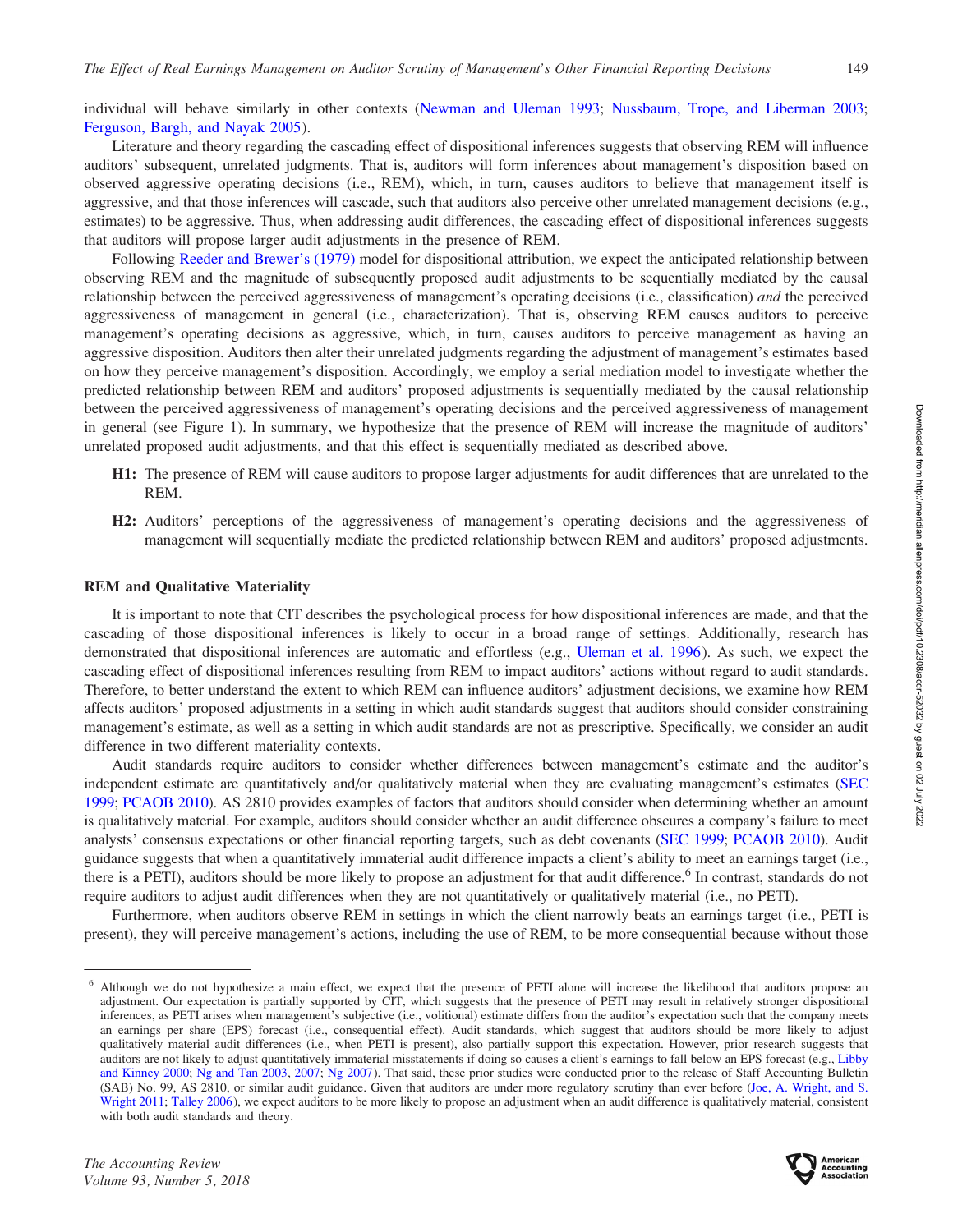

Figure 1 illustrates the two-stage process for developing dispositional inferences, as described by [Reeder and Brewer \(1979\)](#page-18-0), and the model also depicts how the dispositional inferences resulting from one observed action affect how individuals respond to other subsequently observed actions.

actions, they likely would not have met the earnings target. Relatedly, the CIT literature shows that stronger dispositional inferences occur when the observed behavior appears to be more consequential (e.g., [Vonk 1998\)](#page-17-0). Accordingly, we expect that the simultaneous presence of both REM and PETI will result in the strongest dispositional inferences about management, such that auditors' proposed adjustments will be largest when both are present.

However, because the cascading effect of dispositional inferences is a spontaneous psychological process that is not bound to audit standards, we expect REM to affect auditors' reactions to an audit difference even when that difference is not material (quantitatively or qualitatively). That is, even when an audit difference is immaterial, such that an adjustment is not required, the presence of REM will create a perception that management, and its estimates, are aggressive, causing auditors to propose larger audit adjustments. In other words, we expect REM to cause auditors to propose adjustments to audit differences that they otherwise would not. The presumption that management's estimate is aggressive, absent any obligation to adjust, suggests an interactive effect of REM and PETI. To summarize, while we expect the cascading effect of dispositional inferences caused by REM to increase auditors' proposed adjustments in the presence of PETI, we expect that effect to be particularly evident when there are no other factors heightening auditor scrutiny of the audit difference (see Figure 2). The following hypothesis describes this interactive relationship:

H3: The effect of REM will be greater when the potential audit difference is not qualitatively material (i.e., PETI absent) compared to when the potential audit difference is qualitatively material (i.e., PETI present).

### III. METHOD

### **Participants**

We obtained participants with the assistance of the Center for Audit Quality (CAQ) and through the authors' personal contacts. Auditors from several international public accounting firms (including auditors from each of the Big 4 firms) participated in the study. We provided the CAQ with a recruitment email. It invited auditors to participate in the study and provided a hyperlink to the case materials, which auditors accessed electronically through Qualtrics. CAQ personnel forwarded the email to contacts at each of the participating firms. We assured participating auditors that their identity and the identity of their firm would be confidential.<sup>7</sup> We used a similar process when obtaining participants through personal contacts.

<sup>7</sup> Two audit partners and four former auditors pilot-tested the instrument. Additionally, the instrument was thoroughly reviewed by firm representatives as part of the CAQ Access to Audit Personnel Program and approved by the Institutional Review Board (IRB) for Human Participants at the university from which the study was administered online.

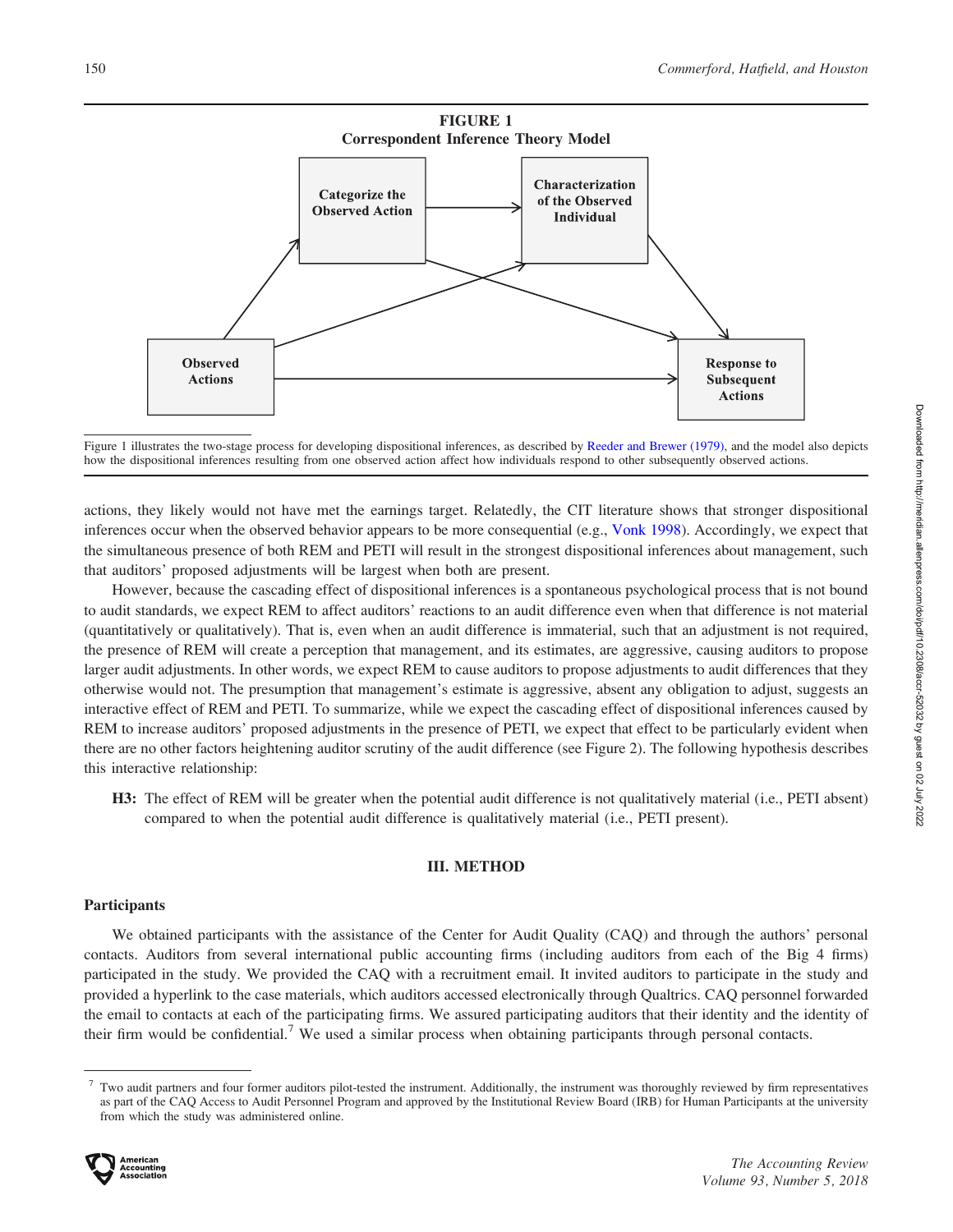

FIGURE 2

#### Figure 2 presents interaction effect that is predicted by H3.

The final sample includes responses from 115 auditors, consisting of 21 partners, 54 senior managers, 31 managers, seven seniors, and two directors.<sup>8</sup> Overall, participants had a mean of 11.2 years of audit experience and indicated that in a typical year, they spent 47.6 percent of their time working on public audit clients. Participants also indicated that in a typical year, they are very likely to make decisions related to proposed audit adjustments (mean of 9.3 on an 11-point scale, where  $0 = \text{very}$ unlikely and  $11 = \text{very likely}$ .

## Experimental Audit Case

Each participant assumed the role of manager on the financial statement audit of Active Tech Sportswear, Inc. (ATS), a hypothetical publicly traded sports apparel company. Participants first reviewed background and financial statement information, including ATS's unaudited earnings and analysts' consensus forecast for EPS, which we adapted from case materials developed by [Libby and Kinney \(2000\)](#page-17-0) and [Nelson, Smith, and Palmrose \(2005\)](#page-17-0).<sup>9</sup>

We employ a  $2 \times 2$  between-subjects factorial design in which we manipulate the presence or absence of PETI and the presence or absence of REM. We manipulate PETI by varying whether a quantitatively immaterial audit difference affects whether the client meets the analysts' consensus EPS forecast. We manipulate the EPS forecast at one of two levels (\$1.15 or \$1.19), while holding constant the financial statement information, including the company's annual unadjusted earnings (\$1.20 per share). Figure 3 depicts the experimental design.



<sup>8</sup> One hundred forty auditors provided complete responses. We excluded 25 cases from the final sample because of failed manipulation checks. One additional case was excluded because the participant proposed an audit adjustment of \$30.5 million, even though the potential audit difference was only \$3 million. We provide further discussion about manipulation checks in Section IV. Additionally, including participants' position (i.e., partner, senior manager, manager, senior, director) as a covariate does not alter any statistical conclusions.<br><sup>9</sup> The hypothetical company described in the case materials, used by both [Libby and Kinney \(2000\)](#page-17-0) and [Nelson et al. \(2005\),](#page-17-0) is

manufacturer. We adapted the case materials for a similarly sized apparel company. Additionally, financial information was loosely based on an actual publicly traded apparel company.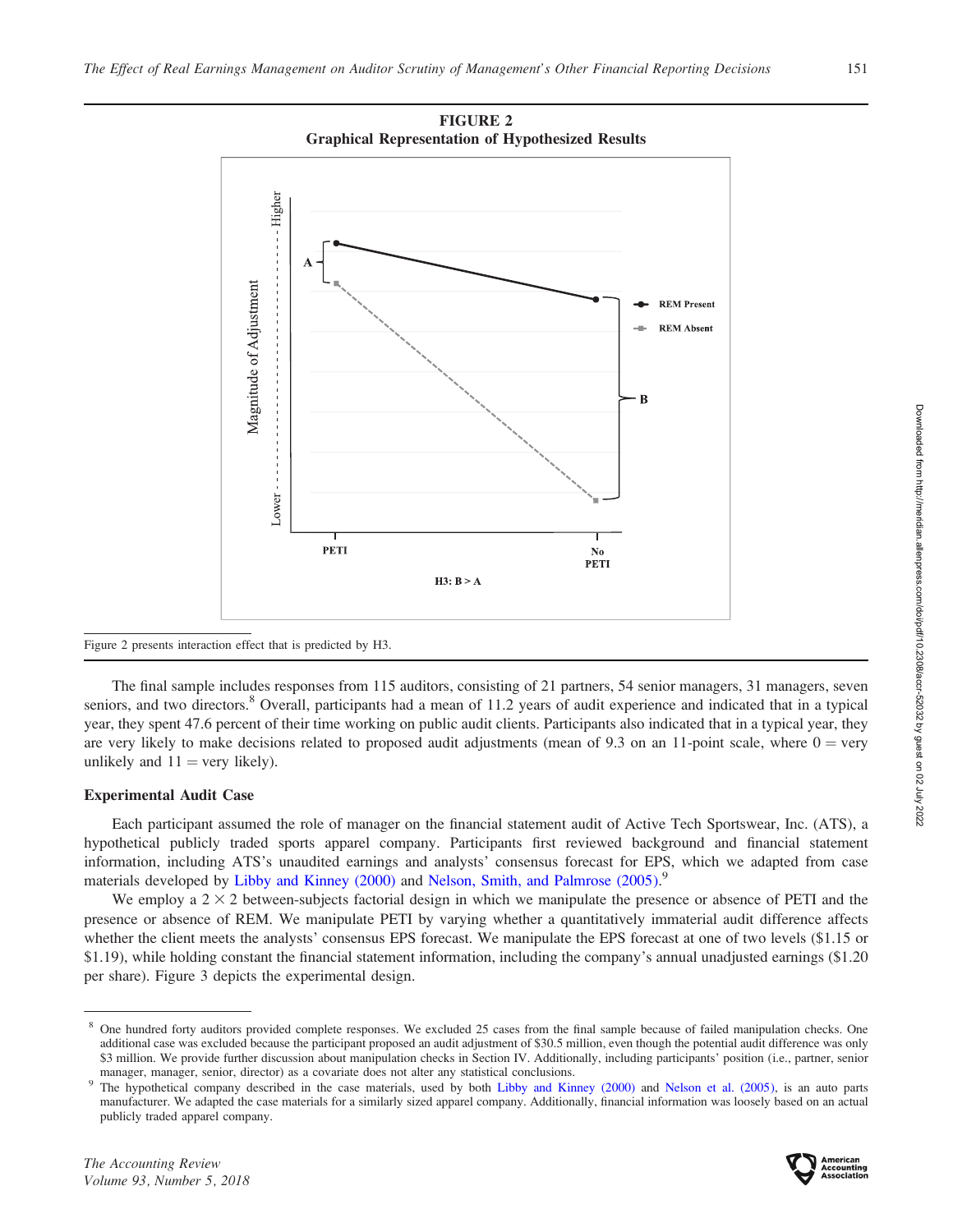|                              | <b>PETI</b>                                                                                                                                   |                                                                                    | <b>No PETI</b>                                                                                                                                |                                                                                    |
|------------------------------|-----------------------------------------------------------------------------------------------------------------------------------------------|------------------------------------------------------------------------------------|-----------------------------------------------------------------------------------------------------------------------------------------------|------------------------------------------------------------------------------------|
| <b>REM</b><br><b>Present</b> | (1)<br>Unadjusted EPS:<br>Consensus EPS Forecast<br>Estimate-related audit difference:<br>Fully Adjusted EPS:<br>REM Earnings Benefit:        | \$1.20 per share<br>\$1.19<br>\$0.02<br>\$1.18 (below forecast)<br>\$0.02 increase | (2)<br>Unadjusted EPS:<br>Consensus EPS Forecast<br>Estimate-related audit difference:<br>Fully Adjusted EPS:<br><b>REM Earnings Benefit:</b> | \$1.20 per share<br>\$1.15<br>\$0.02<br>\$1.18 (above forecast)<br>\$0.02 increase |
| <b>REM</b><br><b>Absent</b>  | (3)<br>Unadjusted EPS:<br>Consensus EPS Forecast<br>Estimate-related audit difference:<br>Fully Adjusted EPS:<br><b>REM Earnings Benefit:</b> | \$1.20 per share<br>\$1.19<br>\$0.02<br>\$1.18 ( <i>below</i> forecast)<br>none    | (4)<br>Unadjusted EPS:<br>Consensus EPS Forecast<br>Estimate-related audit difference:<br>Fully Adjusted EPS:<br>REM Earnings Benefit:        | \$1.20 per share<br>\$1.15<br>\$0.02<br>\$1.18 (above forecast)<br>none            |

FIGURE 3 Experimental Design

Figure 3 is an illustration of our  $2 \times 2$  between-subjects experimental design.

In the case, participants learn about the existence of a subjective audit issue arising from management's estimate for the allowance for doubtful accounts. In all conditions, we informed participants that the magnitude of the difference (approximately \$3 million or \$0.02 per share) is less than the quantitative materiality threshold for the current ATS audit engagement. In all conditions, if auditors fully adjust the difference, then earnings would fall from \$1.20 to \$1.18. Consequently, in the PETI condition, where the EPS forecast is \$1.19, full adjustment prevents the company from reaching its EPS target. However, in the No PETI condition, where the EPS forecast is \$1.15, full adjustment does not impact whether the company achieves its EPS target.

In order to operationalize the presence or absence of REM, participants review observations from the audit team regarding management's operating decisions. In the REM conditions, the case materials indicate that management significantly reduced advertising expenditures during the fourth quarter of the current year.<sup>10</sup> Case materials specify that advertising expense was lower than expected (based on historical trends and amounts previously budgeted). The case materials also state that audit evidence suggests that ''ATS's management reduced actual advertising expenditures late in 2013 in order to report more favorable net income,'' but that, based on other audit procedures and conversations with management, the audit team is ''very confident that the reported advertising expense for 2013 is properly stated.'' We informed participants that the audit team estimates that management's advertising decisions increased earnings by approximately \$0.02 per share. In the conditions in which REM is absent, we told participants that reported advertising expense is in line with the audit team's expectations based on historical trends and previous budgets. We also informed participants in these conditions that the audit team is very confident that advertising expense is properly stated.

We asked all participants to indicate the magnitude of the adjustment that they would propose related to the audit difference.<sup>11</sup> Additionally, we asked auditors about their perceptions regarding the aggressiveness of management and their operating decisions in order to investigate whether a cascading effect of dispositional inferences explains why REM affects auditors' adjustment decisions. Specifically, we asked participants to use a nine-point scale ( $1 = not$  at all aggressive;  $9 =$ highly aggressive) to assess, ''How aggressive were management's advertising decisions?'' Similarly, we asked participants (using the

We chose advertising expenditures because it appears to be the method most commonly used by managers ([Graham et al. 2005](#page-17-0)) and most commonly observed by auditors [\(Commerford et al. 2016](#page-16-0)).<br><sup>11</sup> Consistent with [Hatfield, Agoglia, and Sanchez \(2008\)](#page-17-0) and [Hatfield, Houston, Stefaniak, and Usrey \(2010\)](#page-17-0), we focus on proposed audit adjustments, as

they are the primary indicator of final adjustments. [Joe et al. \(2011\)](#page-17-0) find that auditors waive only 24.2 percent of proposed audit adjustments, suggesting that proposed adjustments are predictive of the adjustments that management ultimately makes.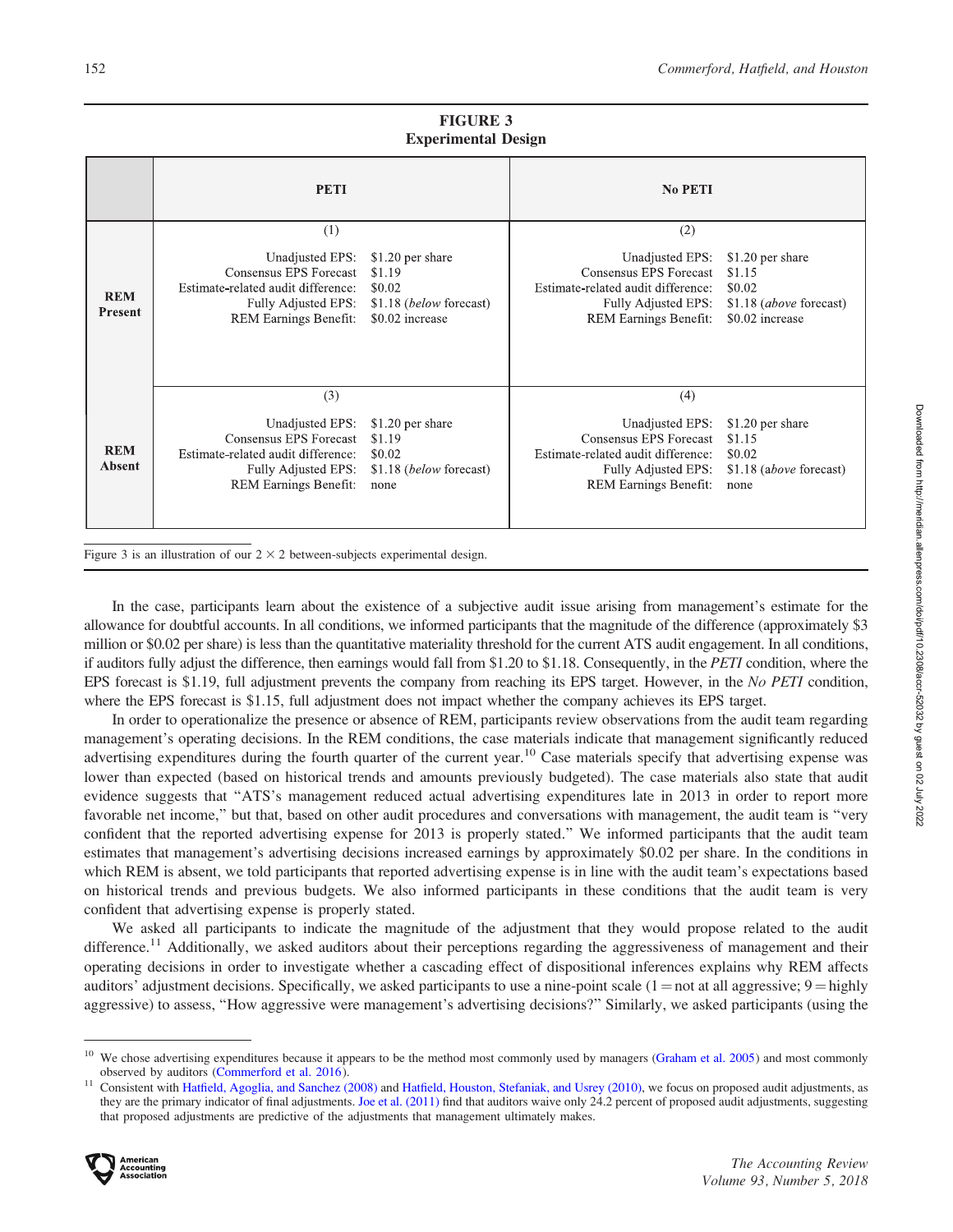same scale), "How aggressive is ATS's management with regard to achieving financial reporting targets?" Finally, all participants completed manipulation check questions and questions about their relevant audit experience.

## IV. RESULTS

## Manipulation Checks

We manipulated PETI by varying analysts' consensus EPS forecast as either \$1.15 or \$1.19. When we asked participants to correctly identify the value of the analysts' consensus EPS forecast, 13 were unable to do so correctly. Additionally, we manipulated REM by varying whether advertising expense was significantly lower than expected (based on historical trends and amounts previously budgeted). Therefore, we ask participants to recall whether the advertising expense was lower than, higher than, or consistent with expectations. Twelve additional participants provided incorrect responses to this question. We eliminate these 25 responses from further analyses because participants did not correctly interpret the experimental manipulations; however, including these responses does not alter the study's conclusions.<sup>12</sup>

To further gauge the effectiveness of the REM manipulation, we ask two additional questions. First, we asked participants, ''What is the likelihood that management used its discretion over advertising expenditures to report more favorable net income and EPS for 2013?" (1 = extremely unlikely;  $9$  = extremely likely). Second, we asked participants whether they agree (1 = strongly disagree; 9 = strongly agree) with the statement that "Based on audit testing and conversations with management, the *amount* reported for ATS's 2013 advertising expense was properly stated." These two questions allow us to determine whether participants perceived management's advertising decisions to be within-GAAP operational decisions consistent with the definition of REM.

Results indicate that we successfully manipulated REM. Participants assessed the likelihood that management used discretionary expenses to report more favorable earnings as higher in the presence of REM versus its absence (7.5 and 4.3, respectively; p-value  $< 0.01$ ).<sup>13</sup> Additionally, across all conditions, participants' perceptions that advertising expense was properly stated were significantly higher than the scale midpoint (7.3 versus scale midpoint of 4.5; p-value  $< 0.01$ ), and these perceptions did not differ in the presence versus absence of REM (p-value  $= 0.31$ ).

## Tests of Hypotheses

We provide descriptive statistics and depict the magnitudes of auditors' proposed adjustments in Table 1, Panel A and in Figure 4. The pattern of means is largely consistent with our expectations. Specifically, when REM is absent and there is no PETI, the average proposed adjustment is \$1,763,630. In contrast, when REM and/or PETI are present, the average proposed adjustment is higher, ranging from \$2,362,258 to \$2,642,857. We formally test our predictions using ANOVA, with the magnitude of participants' proposed adjustment as the dependent measure.<sup>14</sup> We report ANOVA and planned comparison results in Table 1, Panels B and C.

In H1, we predict that the presence of REM will yield larger proposed audit adjustments. Consistent with H1, ANOVA results in Table 1, Panel B indicate a significant main effect for REM (p-value  $= 0.04$ , one-tailed). In H3, we predict that REM will have an incremental effect in the presence of PETI, resulting in larger proposed audit adjustments, but that the effect of REM will be more pronounced in the absence of PETI. In other words, H3 predicts a difference-in-differences, such that the effect of REM will be larger when PETI is absent (rather than present). Consistent with H3, the interaction between REM and PETI is significant (p-value  $= 0.01$ , one-tailed). Additionally, simple main effects (presented in Table 1, Panel C) show a significant simple effect of REM on the magnitude of auditors' proposed adjustments when PETI is absent (p-value  $< 0.01$ ), but that the effect of REM is not significant when PETI is present (p-value  $= 0.69$ ).

While our tests largely support H3, the observed interaction is not perfectly in line with our expectations. As depicted in Figure 4, the average proposed adjustment when both REM and PETI are present is actually smaller than when only PETI or

<sup>&</sup>lt;sup>12</sup> When we include these responses in the analyses, our results improve slightly and our conclusions are unchanged. Specifically, we find a significant main effect for REM (p-value  $= 0.03$ , one-tailed) and a significant interaction (p-value  $< 0.01$ , one-tailed). When these responses are included in the serial mediation analysis, results indicate a significant indirect effect through both the perceived aggressiveness of the advertising decisions and the perceived aggressiveness of management (i.e., serial mediation; 95 pe

<sup>&</sup>lt;sup>13</sup> Throughout the paper, reported p-values are two-tailed unless noted otherwise.<br><sup>14</sup> Consistent with [Ng and Tan \(2003\)](#page-17-0), we also test our predictions using a binary version of our dependent measure. We convert particip adjustments into a dichotomous variable based on whether auditors propose full adjustment of the audit difference (full adjustment coded as 1, otherwise 0). The proportions of auditors proposing full adjustment, by condition, are similar to the mean pattern presented in Figure 4 and Table 1, Panel A. Specifically, when REM is absent and there is no PETI, only 48 percent of auditors propose full adjustment. The proportion of auditors proposing full adjustment is higher in the other three conditions, with proportions ranging from 74 percent to 86 percent. Additionally, we use a general linear model with logit link and a binomial distribution and find a significant interaction effect between REM and PETI (p-value = 0.01). However, neither main effect is significant (both p-value  $> 0.28$ ).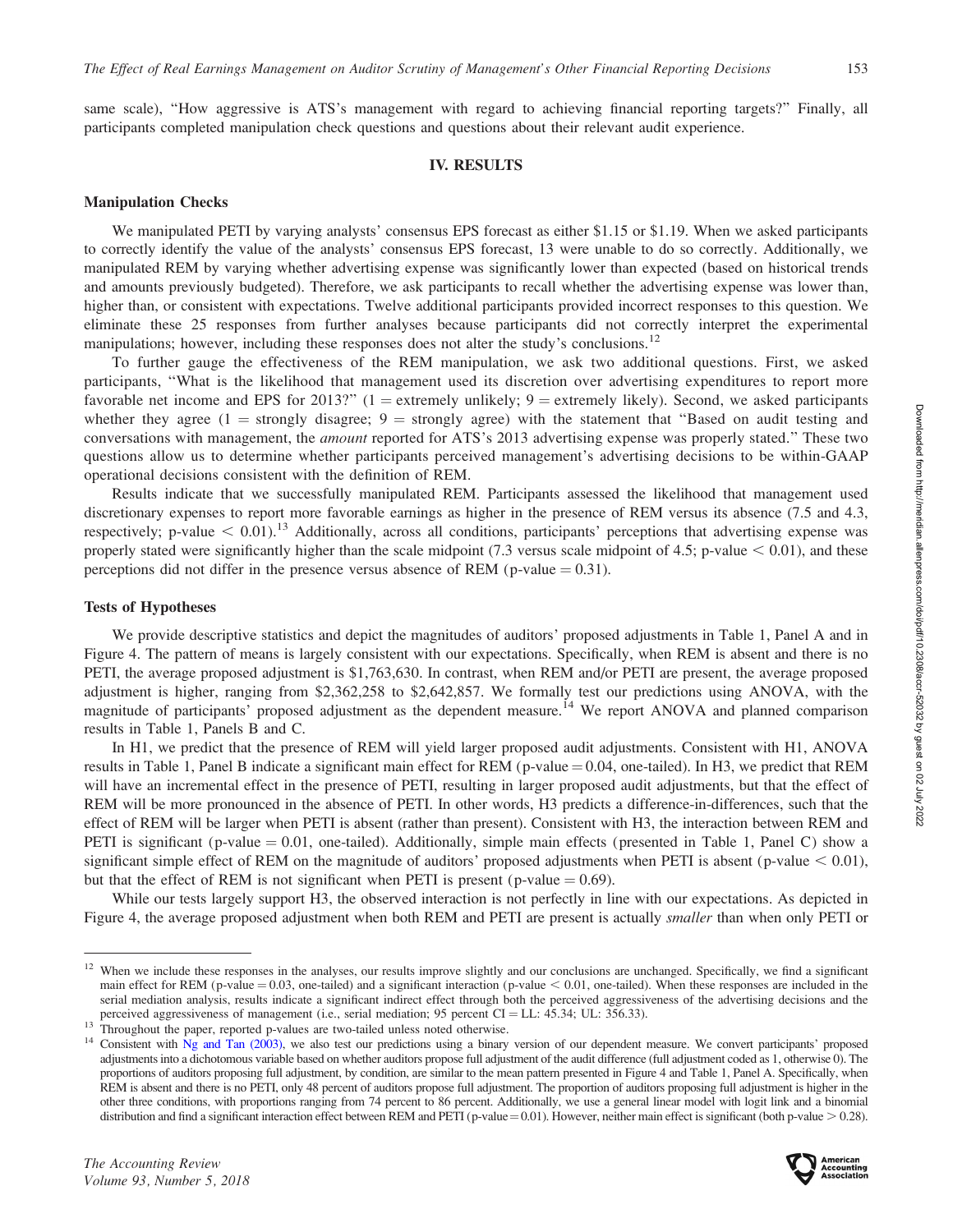## TABLE 1

## Analysis of Auditor Adjustment Decisions

### Panel A: Magnitude (Std. Dev.) of Proposed Adjustments by Condition

| <b>PETI</b>                                     |              | No PETI                                    |                                                                                                                                     | Overall       |
|-------------------------------------------------|--------------|--------------------------------------------|-------------------------------------------------------------------------------------------------------------------------------------|---------------|
| \$2,362,258                                     |              | \$2,642,857                                |                                                                                                                                     | \$2,495,424   |
| (1,197,396)                                     |              | (951, 190)                                 |                                                                                                                                     | (1,087,544)   |
| $n = 31$                                        |              | $n = 28$                                   |                                                                                                                                     | $n = 59$      |
| [A]                                             |              | [C]                                        |                                                                                                                                     |               |
| No REM<br>\$2,482,759                           |              | \$1,763,630                                |                                                                                                                                     | \$2,136,036   |
| (1,153,278)                                     |              | (1,383,225)                                |                                                                                                                                     | (1,308,839)   |
| $n = 29$                                        |              | $n = 27$                                   |                                                                                                                                     | $n = 56$      |
| [B]                                             |              | [D]                                        |                                                                                                                                     |               |
|                                                 |              |                                            |                                                                                                                                     | \$2,320,417   |
| (1,167,873)                                     |              | (1,253,148)                                |                                                                                                                                     | (1,208,627)   |
| $n = 60$                                        |              | $n = 55$                                   |                                                                                                                                     | $n = 115$     |
| Panel B: ANOVA Results <sup>a</sup>             |              |                                            |                                                                                                                                     |               |
| df                                              |              |                                            | <b>F-stat</b>                                                                                                                       | p-value       |
| 3<br>Corrected Model                            |              |                                            | 2.90                                                                                                                                | 0.03          |
| 1                                               |              |                                            | 441.03                                                                                                                              | < 0.01        |
| $\mathbf{1}$                                    |              |                                            | 2.97                                                                                                                                | $0.04*$       |
| 1                                               |              |                                            | 0.99                                                                                                                                | 0.32          |
| $REM \times PETI$<br>1                          |              |                                            | 5.15                                                                                                                                | $0.01*$       |
| 111                                             |              |                                            |                                                                                                                                     |               |
| Panel C: Simple Effect Comparisons <sup>a</sup> |              |                                            |                                                                                                                                     |               |
| Comparison                                      | df           | <b>Mean Square</b>                         | <b>F-stat</b>                                                                                                                       | p-value       |
| REM Absent/Present, PETI $[A - B]$              | $\mathbf{1}$ | 217,563.75                                 | 0.16                                                                                                                                | 0.69          |
| REM Absent/Present, No PETI $[C - D]$           |              |                                            | 7.59                                                                                                                                | $< 0.01*$     |
| PETI Absent/Present, REM $[A - C]$              | $\mathbf{1}$ | 1,158,351.04                               | 0.98                                                                                                                                | 0.33          |
|                                                 | 1            | 7,230,816.32                               | 4.49                                                                                                                                | 0.04          |
|                                                 | \$2,420,500  | 1<br>PETI Absent/Present, No REM $[B - D]$ | \$2,211,236<br><b>Mean Square</b><br>4,033,328.67<br>613,585,200.00<br>4,126,874.61<br>1,378,633.06<br>7,164,964.07<br>1,391,250.64 | 10,625,800.20 |

\* Expectation is directional; p-value is equivalent to a one-tailed test.

<sup>a</sup> The dependent variable (participants' proposed adjustment) is divided by 1,000 for purposes of tabulating the statistical analyses.

REM is present, although these differences are not statistically significant. Specifically, when REM is present, the simple effect for PETI is not significant (p-value  $= 0.34$ ). Similarly, as previously noted, when PETI is present, the simple effect for REM is not significant (p-value  $= 0.69$ ). Thus, our results reveal that REM and PETI have similar effects on the magnitude of auditors' proposed adjustments. That is, auditors' proposed adjustments are similarly larger when either (or both) factors are present, but REM does not have an incremental impact on auditors' proposed adjustments when PETI is already present.

In summary, we find that PETI and REM independently yield larger proposed adjustments to management's estimates. It is particularly interesting that REM affects proposed adjustments because the audit difference and REM are unrelated audit issues, suggesting that dispositional inferences play a key role in auditors' evaluations of management's estimates. These results also demonstrate that the effects of dispositional inferences on auditor judgments are robust and that the underlying psychological process freely operates within the audit environment.<sup>15</sup>

<sup>&</sup>lt;sup>15</sup> We also asked participants to indicate a minimum acceptable adjustment and the adjustment amount they expect to be made after discussion with client management. Consistent with H1, we find that REM causes auditors to indicate larger minimum acceptable adjustments (p-value  $= 0.06$ , one-tailed) and to expect larger adjustment outcomes (p-value  $= 0.05$ , one-tailed), although the predicted interaction effect is not significant for either measure. However, participants in our study were not asked to negotiate the issue with management, nor were they provided with any additional information regarding management's position on the issue. Therefore, we believe participants' proposed adjustments are the most useful and reliable auditor judgment measured in our experimental setting.



Panel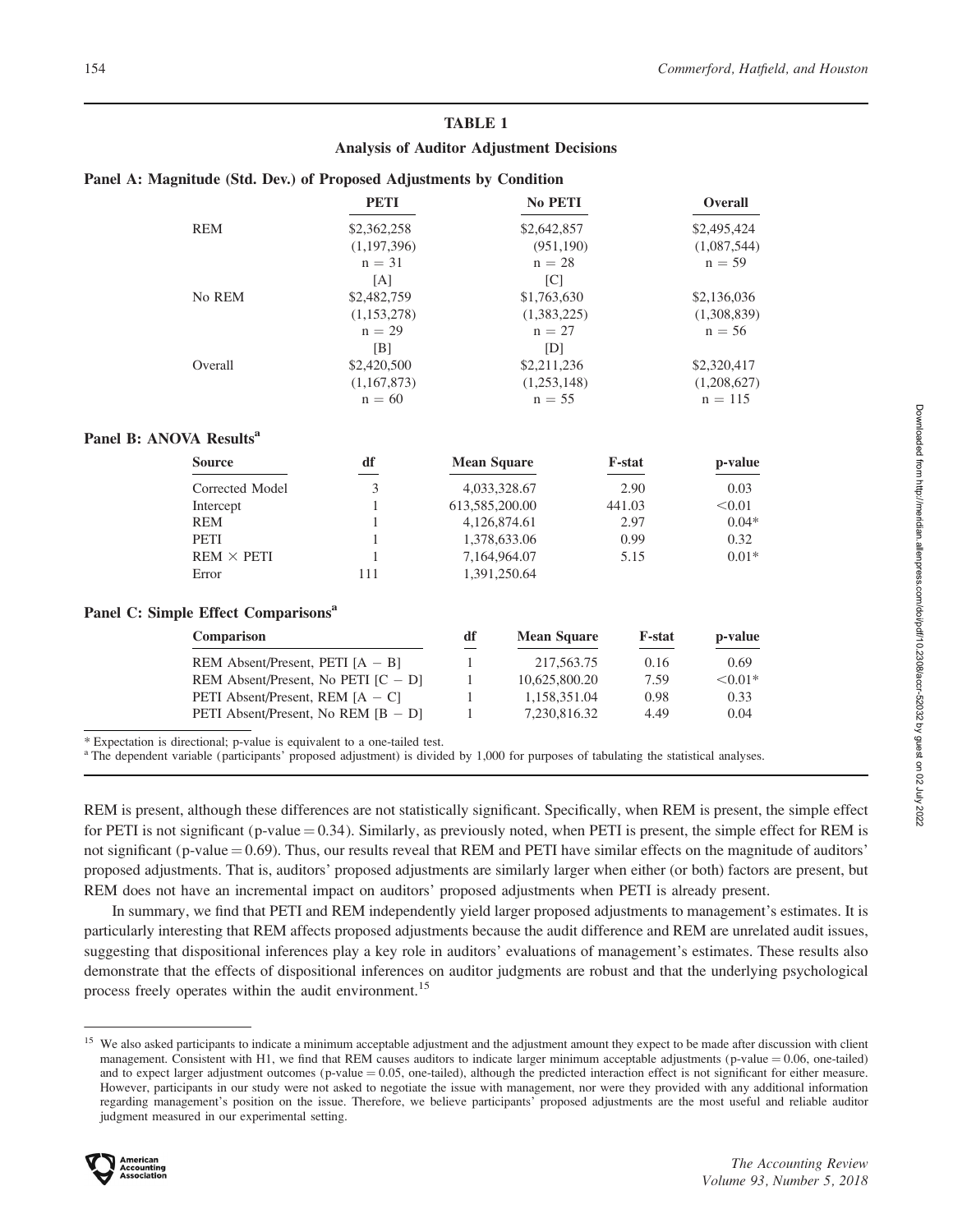



## Mediation Analysis

In H2, we predict that REM indirectly influences auditors' adjustment decisions sequentially through auditors' perceptions of both the aggressiveness of management's operating decisions and the aggressiveness of management. That is, H2 predicts a causal sequence (i.e., serial mediation) in which REM influences perceived aggressiveness of management's advertising decisions (classification), which, in turn, influences the perceived aggressiveness of management in general (characterization), which then increases auditors' proposed adjustments. To test H2, we conducted a serial mediation analysis using the SPSS PROCESS macro (Model 6), following procedures described by [Hayes \(2013\)](#page-17-0). The serial mediation model tests whether there is a significant indirect effect resulting from the causal relationship between two sequential mediators. Figure 5 illustrates the paths for the proposed serial mediation model, including the related path coefficients with indicators of significance. In Table 2, Panel A and Panel B, we provide descriptive statistics for our mediating variables. Additionally, we report the model's path coefficients and the indirect effects in Table 2, Panel C and Panel D, respectively.

When we test for serial mediation, the indirect effect of REM on auditors' proposed adjustments through both mediators (M1 and M2) was significant (i.e., the confidence interval does not include zero), supporting H2 (Table 2, Panel D; 95 percent  $CI = LL: 47.37$ ; UL: 413.30). When controlling for the serial mediation effect, the individual indirect effects through the perceived aggressiveness of advertising decisions only (M1) or through the perceived aggressiveness of management only (M2) were not significant.<sup>16</sup> Therefore, when REM is present, auditors perceive management's advertising decision as more



<sup>&</sup>lt;sup>16</sup> In a simple mediation model with perceived aggressiveness of management as the sole mediator, untabulated results indicate that there is a significant indirect effect at a 95 percent confidence level (95 percent CI = LL: 124.19; UL: 598.82). Similarly, using perceived aggressiveness of management's operating decisions as a sole mediator yields a significant indirect effect  $(95 \text{ percent CI} = LL: 36.58; UL: 630.95)$ . However, as reported in Table 2, once we control for both of those specific indirect effects, we find that REM primarily affects proposed audit adjustments indirectly through the causal relationship between the two mediators, consistent with the cascading of dispositional inferences. Overall, the serial mediation model provides the best test of the underlying theory.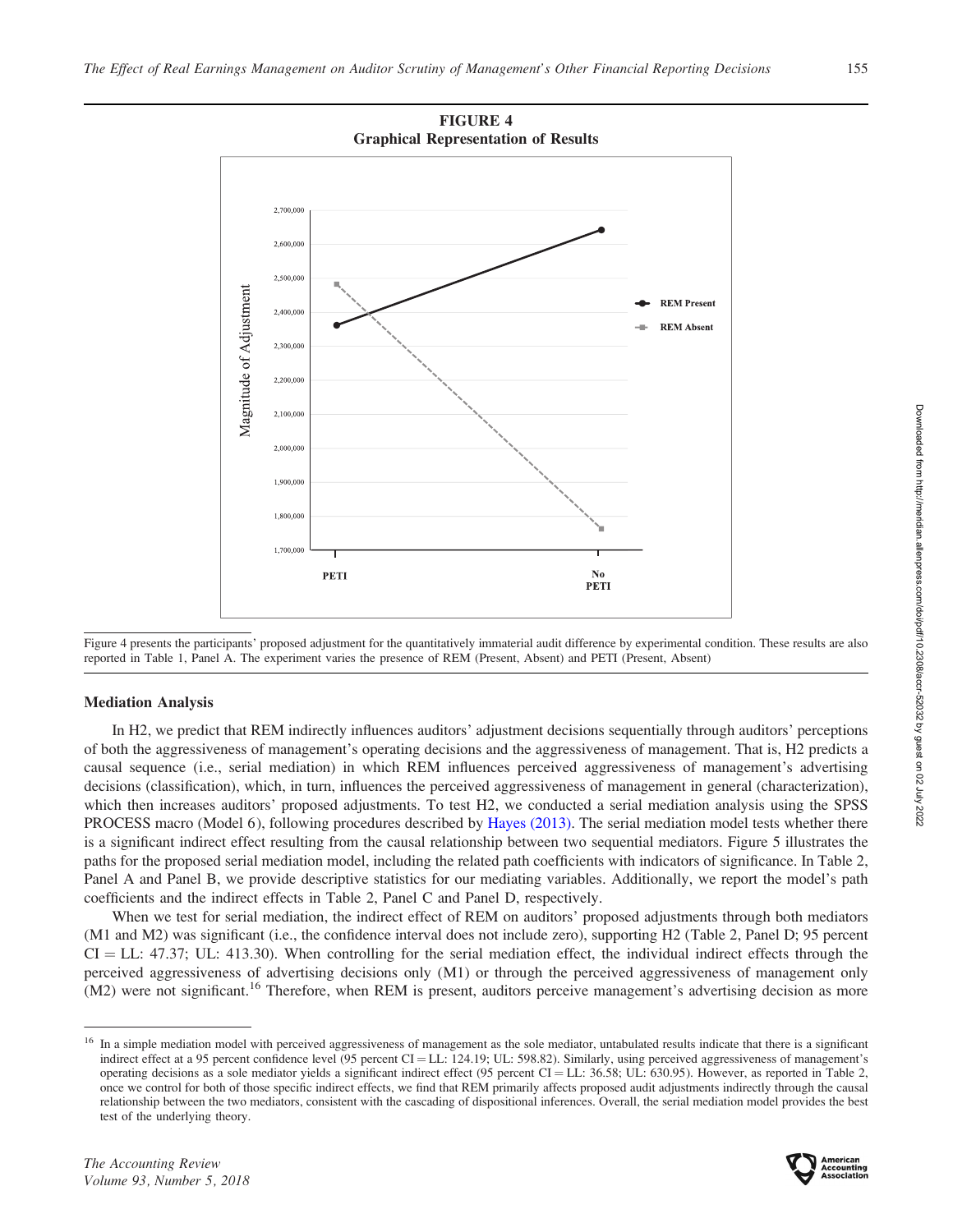

Figure 5 is an illustration of the serial mediation model with perceived aggressiveness of advertising decisions (M1) and perceived aggressiveness of management (M2) as causally linked serial mediators for the relationship between REM (X) and auditors' proposed audit adjustments (Y). Analysis was conducted using the SPSS PROCESS macro (Model 6) following procedures described by [Hayes \(2013\)](#page-17-0). Path coefficients are reported below each path label in the figure. An asterisk on the path coefficient indicates that the path is significant based on a 95 percent confidence interval. Path coefficients, indirect effects, and confidence intervals are also reported in Table 2.

aggressive ( $a_1$  is positive and significant), which then causes them to perceive management as more aggressive ( $d_1$  is positive and significant). Because of this dispositional inference, auditors propose larger income-decreasing adjustments relating to management's estimate for the allowance for doubtful accounts ( $b_2$  is positive and significant).<sup>17</sup> These findings are consistent with the notion of a cascading effect of dispositional inferences, whereby the dispositional inferences resulting from REM affect how auditors respond to subsequent, unrelated management decisions. Specifically, REM causes auditors to constrain management's estimates to a greater extent.

## Perceived Risk as an Alternative Explanation

The observed relationship between REM and auditors' proposed adjustments potentially is explained by auditor perceptions of risk, as opposed to their perceptions of management's disposition. That is, rather than perceiving management as more aggressive, REM may cause auditors to believe that audit risk has increased and that there is a greater likelihood of undetected misstatements, such that auditors are more likely to adjust audit differences.

To examine this issue, we ask participants to assess the risk that the company's other estimates are unreasonable, using a nine-point scale ( $1 = \text{very low}$ ;  $9 = \text{very high}$ ). Untabulated ANOVA results indicate that REM causes participants to perceive higher risk (p-value  $< 0.01$ ). However, both the main effect for PETI and the interaction are insignificant (p-value  $= 0.40$  and 0.66, respectively). We also conducted mediation analyses following procedures described by [Hayes \(2013\)](#page-17-0), using Model 4. As we report in Figure 6, the resulting bootstrapped confidence interval for the indirect effect of perceived risk on auditors' proposed adjustment includes zero (95 percent CI = LL:  $-15.43$ ; UL: 461.20), indicating that even though REM causes participants to perceive higher levels of risk, those risk perceptions do not mediate the relationship between REM and auditors' proposed adjustments.

Importantly, based on our discussion of CIT, the relationship between REM and auditors' risk perceptions also should be sequentially mediated by the perceived aggressiveness of management's operating decisions and of management in general. Accordingly, we test the same serial mediation model presented in Figure 5 with one key change. Instead of using auditors' proposed adjustments as the outcome variable, we use auditors' risk perceptions. We report results for the alternative serial mediation model in Figure 7. Similar to our main results, we find a significant indirect effect of REM on auditors' risk perceptions through both mediators (i.e., the confidence interval does not include zero; 95 percent  $CI = LL: 0.04$ ;  $UL: 0.49$ ), which also suggests that the effect of REM is not limited to a specific issue, and can cause greater scrutiny of all estimates.

<sup>&</sup>lt;sup>17</sup> Given that we do not consider other dispositional attributes as potential mediators, these results are limited by the possibility that there is an unmeasured variable that is correlated with participants' perceptions of aggressiveness.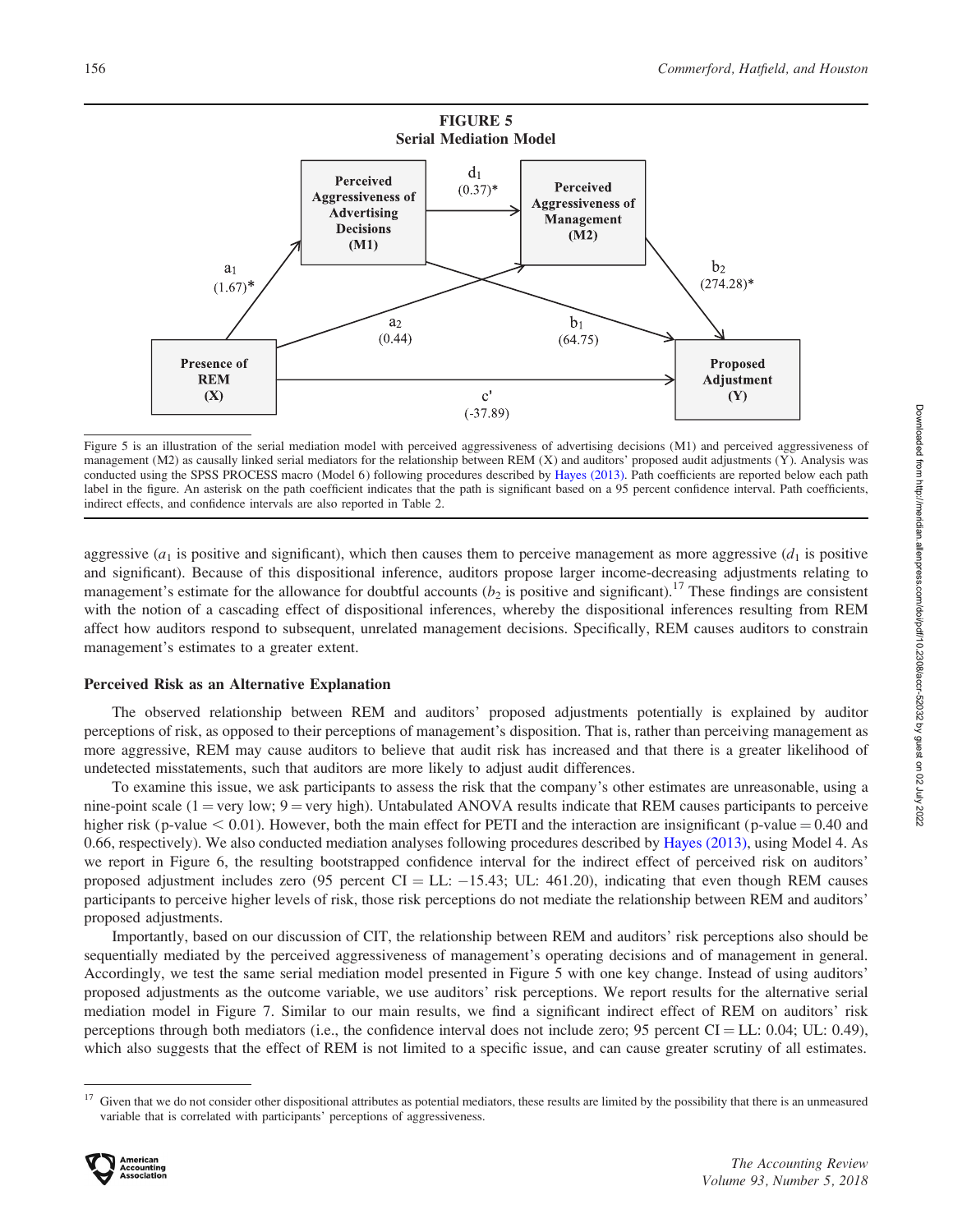## TABLE 2

## Serial Mediation Analysis

|  |  | Panel A: Mean (Std. Dev.) Perceived Aggressiveness of Advertising Decisions (Mediator 1) |
|--|--|------------------------------------------------------------------------------------------|
|--|--|------------------------------------------------------------------------------------------|

|            | <b>PETI</b> | <b>No PETI</b> | <b>Overall</b> |
|------------|-------------|----------------|----------------|
| <b>REM</b> | 6.13        | 6.14           | 6.14           |
|            | (1.34)      | (1.76)         | (1.54)         |
|            | $n = 31$    | $n = 28$       | $n = 59$       |
| No REM     | 4.62        | 4.30           | 5.61           |
|            | (1.57)      | (1.38)         | (1.47)         |
|            | $n = 29$    | $n = 27$       | $n = 56$       |
| Overall    | 5.40        | 5.24           | 5.32           |
|            | (1.63)      | (1.83)         | (1.72)         |
|            | $n = 60$    | $n = 55$       | $n = 115$      |

## Panel B: Mean (Std. Dev.) Perceived Aggressiveness of Management (Mediator 2)

|            | <b>PETI</b> | <b>No PETI</b> | <b>Overall</b> |
|------------|-------------|----------------|----------------|
| <b>REM</b> | 6.77        | 6.54           | 6.66           |
|            | (1.15)      | (1.14)         | (1.14)         |
|            | $n = 31$    | $n = 28$       | $n = 59$       |
| No REM     | 5.90        | 5.30           | 5.61           |
|            | (1.01)      | (1.56)         | (1.33)         |
|            | $n = 29$    | $n = 27$       | $n = 56$       |
| Overall    | 6.35        | 5.93           | 6.15           |
|            | (1.16)      | (1.49)         | (1.34)         |
|            | $n = 60$    | $n = 55$       | $n = 115$      |

## Panel C: Path Estimates and Coefficients for Serial Mediation Model

| <b>Path Estimate</b> | <b>Path Coefficient</b> | LLCI <sup>a</sup> | ULCI <sup>a</sup> |
|----------------------|-------------------------|-------------------|-------------------|
| $a_1$                | $1.67*$                 | 1.11              | 2.23              |
| $a_2$                | 0.44                    | $-0.03$           | 0.91              |
| d <sub>1</sub>       | $0.37*$                 | 0.23              | 0.51              |
| b <sub>1</sub>       | 64.75                   | $-93.78$          | 223.29            |
| b <sub>2</sub>       | 274.28*                 | 80.87             | 467.68            |
| c'                   | $-37.89$                | $-529.88$         | 454.10            |

## Panel D: Indirect Effects and Confidence Intervals

| Indirect Effect                   | <b>Effect</b> | LLCI <sup>a</sup> | ULCI <sup>a</sup> |
|-----------------------------------|---------------|-------------------|-------------------|
| Total Indirect Effect             | 397.28        | 124.67            | 716.18            |
| Aggressiveness of Decision (M1)   | 108.22        | $-115.59$         | 428.71            |
| Aggressiveness of Management (M2) | 119.64        | $-9.54$           | 356.67            |
| M1 and M2 Sequential Relationship | 169.42        | 47.37             | 413.30            |

\* Denotes one-tailed p-value of 0.05 or less.

<sup>a</sup> Following procedures described by [Hayes \(2013\),](#page-17-0) the significance of the indirect effects is evaluated with 95 percent confidence intervals, obtained through bootstrapping techniques. See Figure 5 for additional details.

## Fairness of REM as an Alternative Explanation

Auditors in our experiment also could be constraining the allowance estimate because they believe that management's use of REM unfairly distorts the company's operating results. Extensive research in psychology, management, and economics relating to fairness suggests that, in a variety of contexts, individuals prefer equitable and fair outcomes ([Adams 1965](#page-16-0); [Kahneman, Knetsch, and Thaler 1986;](#page-17-0) [Fehr and Schmidt 1999;](#page-17-0) [Folger and Cropanzano 2001;](#page-17-0) [Miller 2001](#page-17-0); [Schweitzer and](#page-18-0) [Gibson 2008](#page-18-0)). For example, prior accounting research shows that fairness impacts audit committee members' decisions;

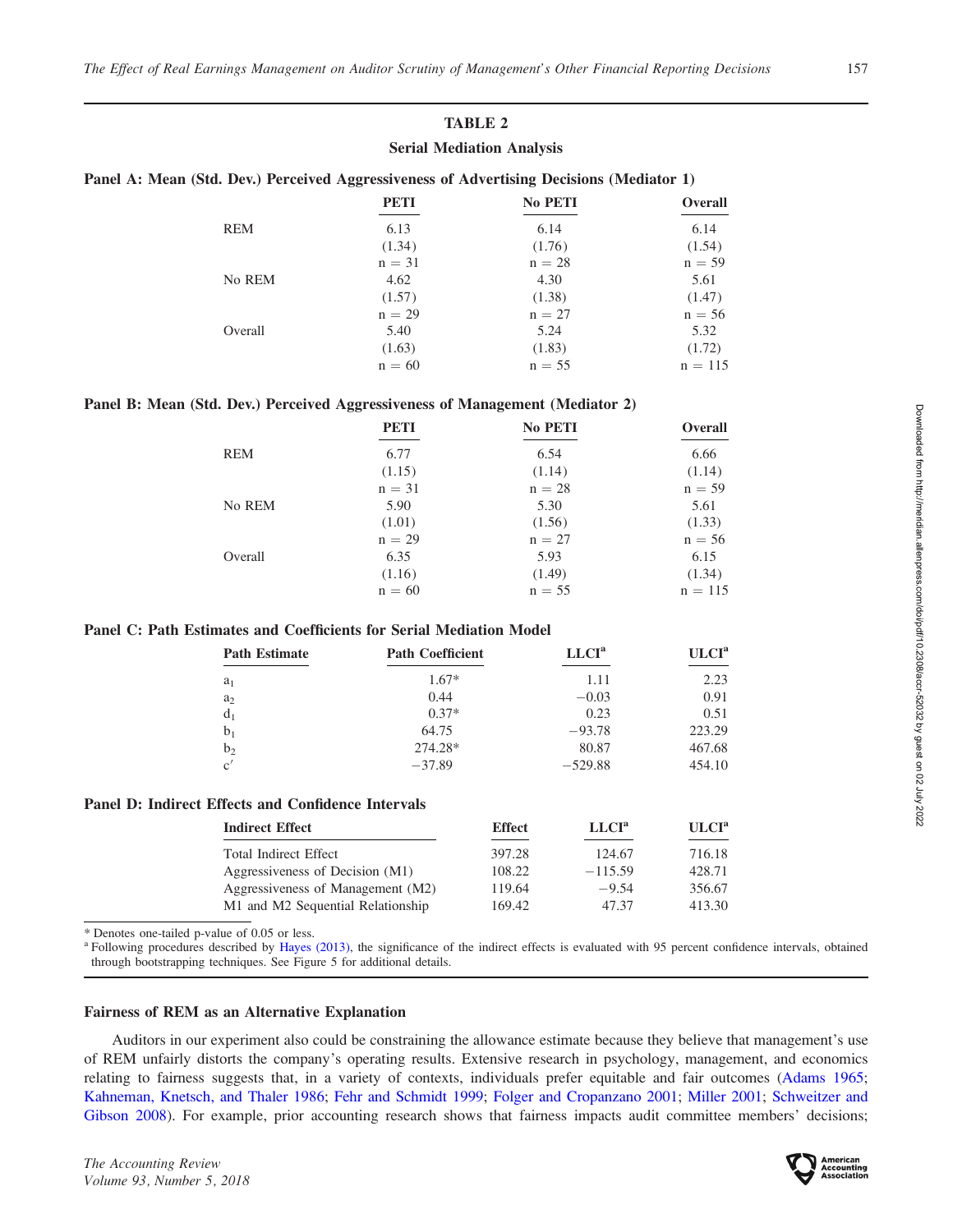

Figure 6 illustrates a simple mediation model (SPSS PROCESS macro Model 4) using auditors' perceptions of risk that management's other estimates are unreasonable as the mediator for the relationship between REM (X) and the magnitude of auditors' proposed adjustments (Y). We report path coefficients below each path label in the figure; an asterisk on the path coefficient indicates that the path is significant based on a 95 percent confidence interval.

specifically, they are more likely to support auditors' proposed adjustments when they perceive that failure to record the proposed adjustment is less fair to shareholders ([Bierstaker, Cohen, DeZoort, and Hermanson 2012\)](#page-16-0).

Recent interview-based evidence suggests that many auditors believe that REM can be value-destroying and that it is misleading to financial statement users [\(Commerford et al. 2016](#page-16-0)). Therefore, an alternative explanation for this study's results is that the presence of REM could be influencing auditors' perceptions of fairness to shareholders, which, in turn, could cause auditors to constrain management's estimates to punish management and restore fairness.

Related research concerning fairness suggests that when individuals observe outcomes that they perceive to be unfair, they are more likely to take actions to restore fairness ([Piron and Fernandez 1995](#page-18-0); [Cropanzano, Goldman, and Folger 2003](#page-16-0); [Skarlicki and Kulik 2004](#page-18-0)). However, auditors cannot directly respond to REM. For example, if management decreases operating expenses (e.g., advertising) in order to meet an earnings target, then auditors cannot require management to adjust the expense account or increase its operating expenditures. Consequently, auditors may seek to restore fairness through other means. Specifically, auditors may be more likely to constrain management's estimates to offset the earnings benefit derived from REM. By doing so, auditors would believe that they have restored fairness by ensuring that financial statement users are not making decisions based on misleading financial results.

To examine this issue, we capture the extent to which auditors perceive that the unadjusted financial statements are ''fair'' to users. Following [Bierstaker et al. \(2012\)](#page-16-0), we used a nine-point scale (1 = very unfair; 9 = very fair) and asked participants, ''To what extent are 2013 unadjusted earnings (i.e., net earnings of \$180 million; EPS of \$1.20 per share) fair to the interests of current ATS shareholders?''

Untabulated ANOVA results indicate that participants perceive the fairness of unaudited financial information as significantly lower in the presence of REM (p-value  $< 0.01$ ). Both the main effect for PETI and the interaction are insignificant  $(p-value = 0.62$  and 0.96, respectively). Additionally, we conducted mediation analyses following procedures described by [Hayes 2013](#page-17-0), using Model 4. As shown in Figure 8, the resulting bootstrapped confidence interval for the indirect effect of perceived fairness on auditors' proposed adjustment includes zero  $(95$  percent CI = LL:  $-51.93$ ; UL: 343.06), indicating that even though auditors perceive the financial statements to be less fair when REM is present, those perceptions do not mediate the relationship between REM and auditors' proposed adjustments.<sup>18</sup>

<sup>&</sup>lt;sup>18</sup> We also captured perceptions of fairness with an adapted version of the Moral Equity Scale (MES) ([Cohen, Holder-Webb, Sharp, and Pant 2007](#page-16-0)), and this alternative measure of fairness yields similar results.

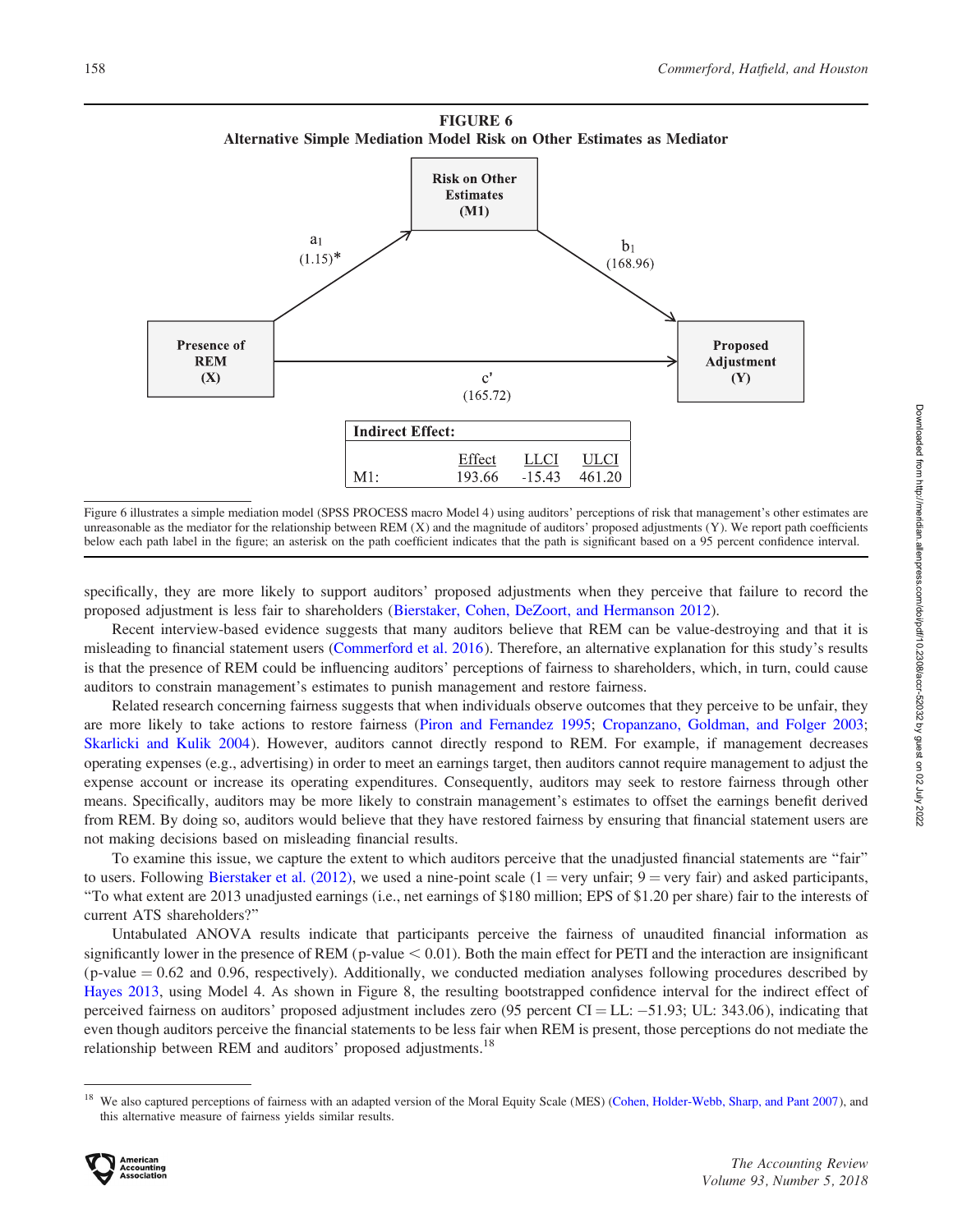

Figure 7 illustrates the serial mediation model with perceived aggressiveness of advertising decisions (M1) and perceived aggressiveness of management (M2) as causally linked serial mediators for the relationship between REM (X) and auditors' perceptions that management's other estimates are unreasonable (Y). We conducted the analysis using the SPSS PROCESS macro (Model 6) following procedures described by [Hayes 2013](#page-17-0). We report path coefficients below each path label in the figure; an asterisk on the path coefficient indicates that the path is significant based on a 95 percent confidence interval

To summarize, while REM influences perceived fairness, the mediation results do not support the alternative explanation that in the presence of REM, auditors constrain management's estimates to punish management and restore fairness. Rather, consistent with our proposed model in Figure 1 and our mediation results reported in Figure 5, our additional analyses demonstrate that REM causes a cascading of dispositional inferences that can influence numerous auditor judgments.

## V. DISCUSSION

We report the results of an experiment that informs our understanding of two forms of earnings management (i.e., REM and AEM) in several ways. First, management's use of REM may have unintended consequences, as auditors appear to pursue more conservative balances in other financial statement areas (e.g., estimates). Specifically, REM causes auditors to view management as having an aggressive disposition and, consequently, auditors propose larger adjustments to management's estimates even when the adjustment is not considered material. We also provide evidence that the cascading effect of dispositional inferences likely pertains to a variety of management judgments.

Prior accounting research largely has relied on archival methods to examine the relationship between earnings management and auditor decisions. A key limitation of archival methods is that the presence of REM must be inferred based on observed statistical anomalies in a client's operating results. In addition, existing proxies for REM do not allow researchers to differentiate strategic business decisions from management's use of REM (i.e., deliberate attempts to report more favorable earnings). Our experimental approach ensures that management's actions are REM and that participants observe REM, which allows us to demonstrate a direct relationship between the use of REM and auditor judgments and decisions.

Our results relate to the archival finding that the level of AEM is decreasing, while the relative level of REM is increasing [\(Cohen et al. 2008\)](#page-16-0) in an interesting way. Prior research typically asserts that this effect is attributable to increased auditor scrutiny of management's estimates and accruals, which causes managers to rely more on REM to achieve earnings targets (e.g., [Ewert and Wagenhofer 2005;](#page-16-0) [Cohen et al. 2008;](#page-16-0) [Chi et al. 2011](#page-16-0); [Evans et al. 2015](#page-16-0)). However, in our study, when

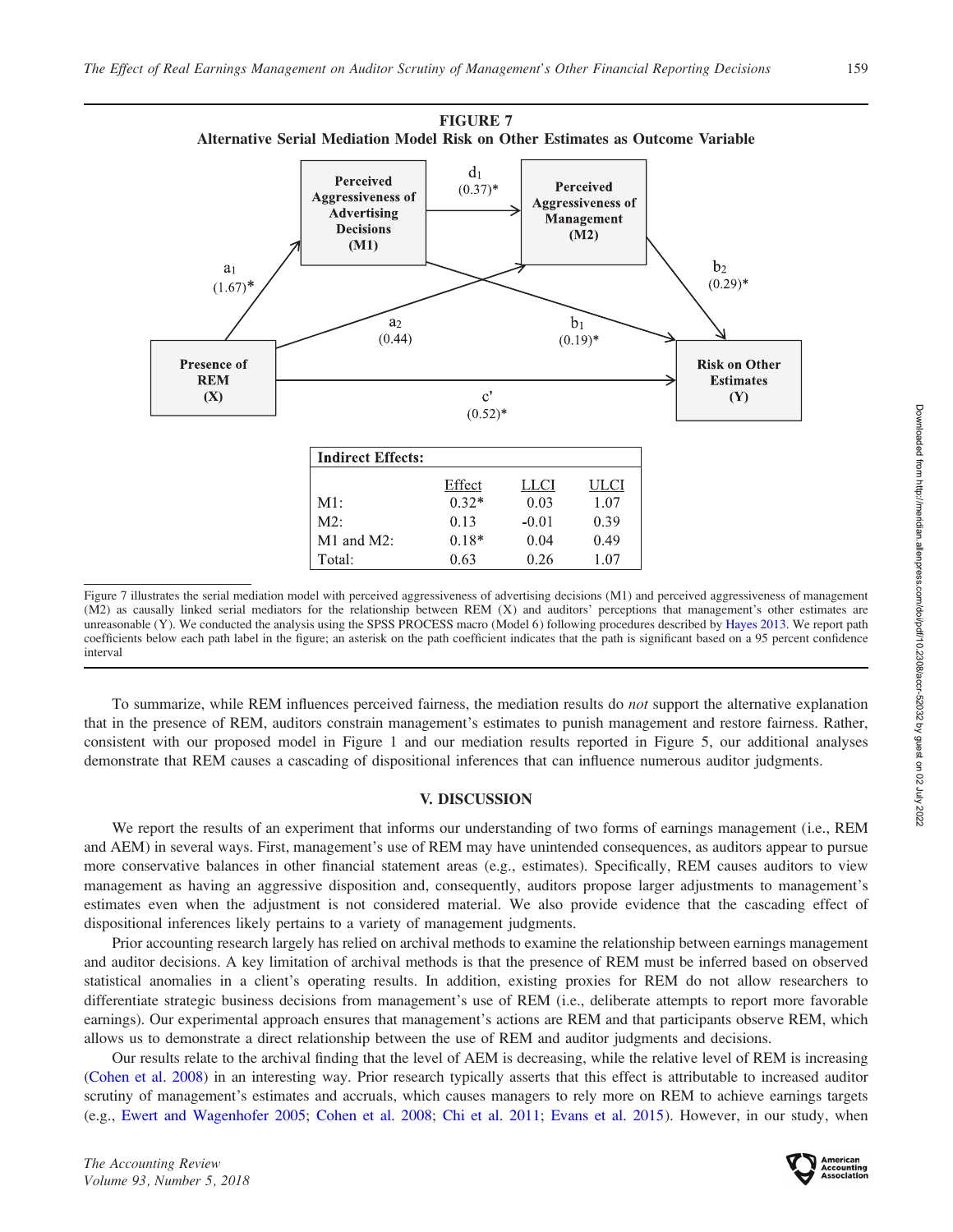

Figure 8 illustrates a simple mediation model (SPSS PROCESS macro Model 4) using auditors' perceptions of fairness (i.e., the extent to which they believe that the unadjusted financial statements are fair to interests of current shareholders) as the mediator for the relationship between REM (X) and the magnitude of auditors' proposed adjustments (Y). We report path coefficients below each path label in the figure; an asterisk on the path coefficient indicates that the path is significant based on a 95 percent confidence interval.

management uses REM, auditors propose larger audit adjustments, which could constrain management's accruals to a greater extent, suggesting that auditors' reactions to REM contribute, at least in part, to the inverse relationship between AEM and REM observed in archival data.

Our reported finding contributes to both the accounting and psychology literature by providing evidence that dispositional inferences will cascade, affecting how individuals interpret subsequently observed actions. While existing accounting research uses CIT to demonstrate that the nature of management's actions affects auditor perceptions of management, as well as how auditors respond to those specific actions (Wong-On-Wing et al. 1989; [Reckers and Wong-On-Wing 1991](#page-18-0); [Commerford et al.](#page-16-0) [2017](#page-16-0)), our study is the first to demonstrate that dispositional inferences about management can cascade and impact unrelated audit decisions. During the course of an audit, auditors continually observe management's decisions. Therefore, it is likely that the cascading effect of dispositional inferences is pervasive in the audit context, and this effect may offer an additional explanation as to why REM is positively associated with audit fees ([Greiner et al. 2017](#page-17-0)) and auditor resignations [\(Kim and Park](#page-17-0) [2014](#page-17-0)).

More broadly, our study provides evidence that auditor reactions to REM may impact externally reported financial information. Prior research suggests that with regard to qualitative materiality, auditors are reluctant to require adjustments relating to quantitatively immaterial audit differences if doing so would cause clients to miss earnings targets (e.g., [Libby and](#page-17-0) [Kinney 2000;](#page-17-0) [Ng and Tan 2003](#page-17-0), [2007](#page-17-0); [Ng 2007](#page-17-0)). In contrast, we show that auditors are more likely to propose adjustments to quantitatively immaterial audit differences when they impact the client's ability to meet earnings targets, suggesting that subsequent to SAB No. 99 and AS 2810, auditors are more likely to consider qualitative factors when making adjustment decisions.

Our study also contributes to prior audit literature focusing on management attitudes and auditor risk assessments. Prior research finds that certain client management attitudes may lead to higher perceived risks (typically, fraud risk) and, in some cases, greater audit effort aimed to reduce such risks [\(Albrecht and Romney 1986](#page-16-0); [Loebbecke et al. 1989;](#page-17-0) [Beaulieu 2001\)](#page-16-0). For example, [Bedard and Johnstone \(2004\)](#page-16-0) find that auditors plan more extensive audit testing when earnings manipulation risk is higher. Further, research suggests that auditors consider global factors when making micro-level assessments (e.g., [Allen,](#page-16-0) [Hermanson, Kozloski, and Ramsay 2006;](#page-16-0) [Johnson et al. 2013;](#page-17-0) O'Donnell and Schultz 2005). However, our results extend beyond auditors' perceptions of risk, as we find that REM can alter auditors' perception of management, which then causes auditors to propose larger adjustments to management's estimates. That is, we show that auditors' perceptions of management aggressiveness can be derived from within-GAAP operating decisions (i.e., REM). Further, these perceptions about

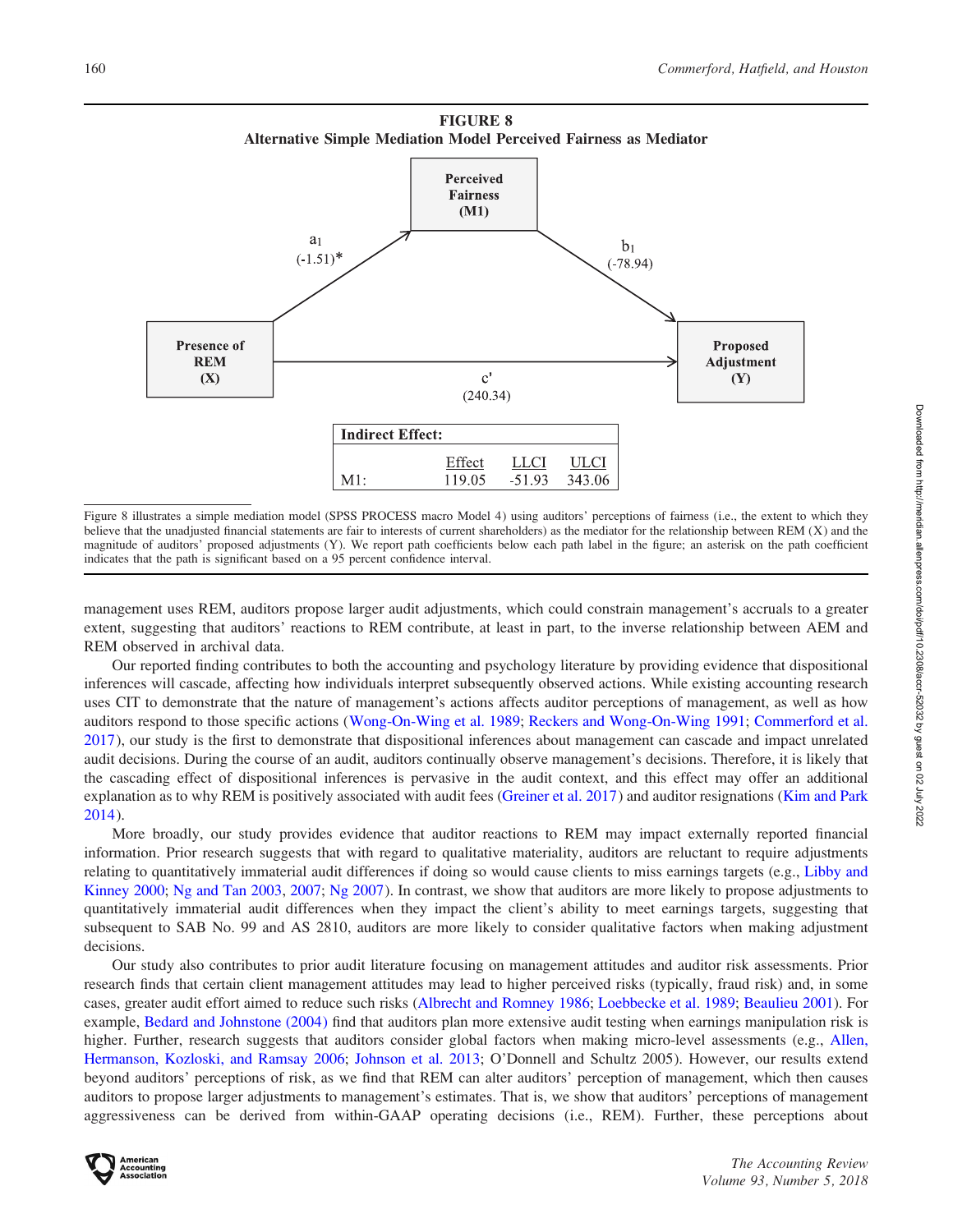<span id="page-16-0"></span>management's disposition affect specific auditor decisions (i.e., proposed adjustments), which have the potential to alter financial statement content.

Our study is not without limitations. We ask auditors to propose an audit adjustment to an estimate. However, in practice, auditors likely discuss the issue with management to come to a mutual agreement. That said, it is important to note that negotiation research in accounting suggests that once auditors establish a position, they move very little from it ([Hatfield et al.](#page-17-0) [2010\)](#page-17-0). Even so, it is possible that the perception-based judgments in our study provide auditors with a less persuasive rationale for such negotiations with management. Future research should consider the extent to which these proposed adjustments persist through the negotiation process and the extent to which auditors' inferences about management influence their approach to such negotiations.

Additionally, although the majority of our results were consistent with our expectations, our findings unexpectedly indicate that REM does not increase the magnitude of auditors' proposed adjustments when PETI is already present, a finding possibly attributable to a ceiling effect in our experimental setting. That is, it is possible that once an issue is determined to be qualitatively material, there is little room for REM to have an impact. For example, in our setting, despite the guidance regarding qualitative materiality, there might always be a certain number of auditors who are unlikely to adjust management estimates when doing so could cause the client to miss an earnings target. At the same time, the finding is interesting in its own right, as it demonstrates that REM and qualitative materiality factors appear to have a similar influence on auditors' proposed adjustments.

## **REFERENCES**

- Adams, J. S. 1965. Inequity in social exchange. Advances in Experimental Social Psychology, Volume 2, edited by Berkowitz, L., 267– 299. Waltham, MA: Academic Press.
- Ajzen, I., and W. H. Holmes. 1976. Uniqueness of behavioral effects in causal attribution. Journal of Personality 44 (1): 98-108. [https://](https://doi.org/10.1111/j.1467-6494.1976.tb00586.x) [doi.org/10.1111/j.1467-6494.1976.tb00586.x](https://doi.org/10.1111/j.1467-6494.1976.tb00586.x)
- Albrecht, W. S., and M. B. Romney. 1986. Red flagging management fraud: A validation. Advances in Accounting 3: 223–233.
- Allen, R. D., D. R. Hermanson, T. M. Kozloski, and R. J. Ramsay. 2006. Auditor risk assessment: Insights from the academic literature. Accounting Horizons 20 (2): 157–177. <https://doi.org/10.2308/acch.2006.20.2.157>
- Ambady, N., and R. Rosenthal. 1992. Thin slices of expressive behavior as predictors of interpersonal consequences: A meta-analysis. Psychological Bulletin 111 (2): 256–274. <https://doi.org/10.1037/0033-2909.111.2.256>
- Beaulieu, P. R. 2001. The effects of judgments of new clients' integrity upon risk judgments, audit evidence, and fees. Auditing: A Journal of Practice & Theory 20 (2): 85–99. <https://doi.org/10.2308/aud.2001.20.2.85>
- Bedard, J. C., and K. M. Johnstone. 2004. Earnings manipulation risk, corporate governance risk, and auditors' planning and pricing decisions. The Accounting Review 79 (2): 277–304. <https://doi.org/10.2308/accr.2004.79.2.277>
- Bierstaker, J. L., J. R. Cohen, F. T. DeZoort, and D. R. Hermanson. 2012. Audit committee compensation, fairness, and the resolution of accounting disagreements. Auditing: A Journal of Practice & Theory 31 (2): 131–150. <https://doi.org/10.2308/ajpt-10238>
- Chi, W., L. L. Lisic, and M. Pevzner. 2011. Is enhanced audit quality associated with greater real earnings management? Accounting Horizons 25 (2): 315–335. <https://doi.org/10.2308/acch-10025>
- Cohen, D. A., A. Dey, and T. Z. Lys. 2008. Real and accrual-based earnings management in the pre- and post-Sarbanes-Oxley periods. The Accounting Review 83 (3): 757–787. <https://doi.org/10.2308/accr.2008.83.3.757>
- Cohen, J. R., L. Holder-Webb, D. J. Sharp, and L. W. Pant. 2007. The effects of perceived fairness on opportunistic behavior. Contemporary Accounting Research 24 (4): 1119–1138. <https://doi.org/10.1506/car.24.4.3>
- Commerford, B. P., D. R. Hermanson, R. W. Houston, and M. F. Peters. 2016. Real earnings management: A threat to auditor comfort? Auditing: A Journal of Practice & Theory 35 (4): 39–56. <https://doi.org/10.2308/ajpt-51405>
- Commerford, B. P., D. R. Hermanson, R. W. Houston, and M. F. Peters. 2017. Auditor Sensitivity to Real Earnings Management: The Effects of Ambiguity and Earnings Context. Working paper, University of Kentucky.
- Cropanzano, R., B. Goldman, and R. Folger. 2003. Deontic justice: The role of moral principles in workplace fairness. Journal of Organizational Behavior 24 (8): 1019–1024. <https://doi.org/10.1002/job.228>
- Dechow, P. M., and D. J. Skinner. 2000. Earnings management: Reconciling the views of accounting academics, practitioners, and regulators. Accounting Horizons 14 (2): 235–250. <https://doi.org/10.2308/acch.2000.14.2.235>
- Demers, E., and C. Wang. 2010. The Impact of CEO Career Concerns on Accruals Based and Real Earnings Management. Working Paper No. 2010/13/AC, INSEAD.
- Evans, M. E., R. W. Houston, M. F. Peters, and J. H. Pratt. 2015. Reporting regulatory environments and earnings management: U.S. and non-U.S. firms using U.S. GAAP or IFRS. The Accounting Review 90 (5): 1969–1994. <https://doi.org/10.2308/accr-51008>
- Ewert, R., and A. Wagenhofer. 2005. Economic effects of tightening accounting standards to restrict earnings management. The Accounting Review 80 (4): 1101–1124. <https://doi.org/10.2308/accr.2005.80.4.1101>

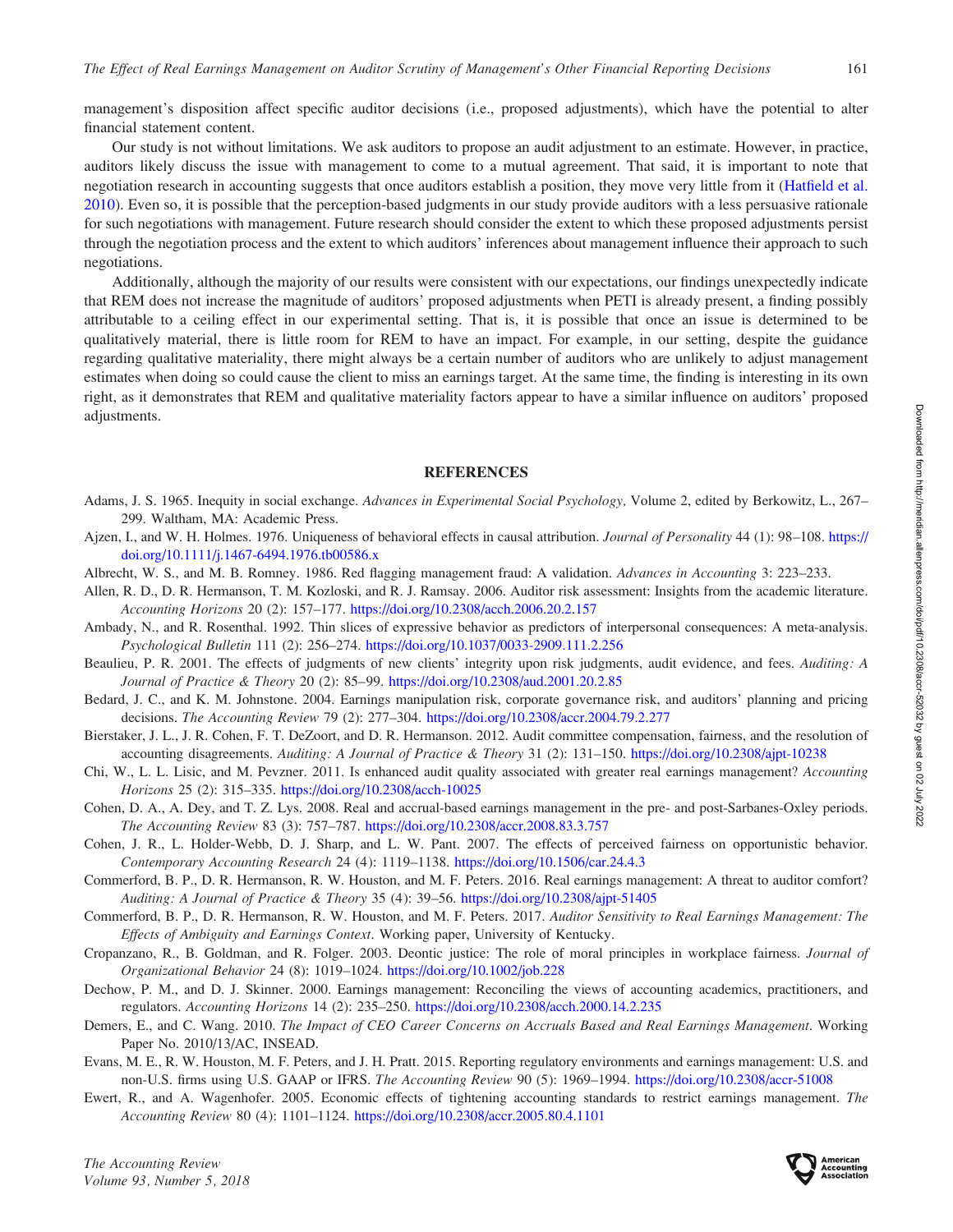- <span id="page-17-0"></span>Fehr, E., and K. M. Schmidt. 1999. A theory of fairness, competition, and cooperation. *Quarterly Journal of Economics* 114 (3): 817–868. <https://doi.org/10.1162/003355399556151>
- Ferguson, M. J., J. A. Bargh, and D. A. Nayak. 2005. After-affects: How automatic evaluations influence the interpretation of subsequent, unrelated stimuli. Journal of Experimental Social Psychology 41 (2): 182-191. <https://doi.org/10.1016/j.jesp.2004.05.008>
- Folger, R., and R. Cropanzano. 2001. Fairness theory: Justice as accountability. Advances in Organizational Justice 1: 1–55.
- Gaver, J. J., and J. S. Paterson. 2001. The association between external monitoring and earnings management in the property-casualty insurance industry. Journal of Accounting Research 39 (2): 269–282. <https://doi.org/10.1111/1475-679X.00012>
- Graham, J. R., C. R. Harvey, and S. Rajgopal. 2005. The economic implications of corporate financial reporting. Journal of Accounting and Economics 40 (1/3): 3–73. <https://doi.org/10.1016/j.jacceco.2005.01.002>
- Greiner, A., M. J. Kohlbeck, and T. J. Smith. 2017. The relationship between aggressive real earnings management and current and future audit fees. Auditing: A Journal of Practice & Theory 36 (1): 85–107. <https://doi.org/10.2308/ajpt-51516>
- Habib, A., and J. Hansen. 2008. Target shooting: Review of earnings management around earnings benchmarks. Journal of Accounting Literature 27: 25–70.
- Hatfield, R. C., C. P. Agoglia, and M. H. Sanchez. 2008. Client characteristics and the negotiation tactics of auditors: Implications for financial reporting. Journal of Accounting Research 46 (5): 1183–1207.
- Hatfield, R. C., R. W. Houston, C. M. Stefaniak, and S. Usrey. 2010. The effect of magnitude of audit difference and prior client concessions on negotiations of proposed adjustments. The Accounting Review 85 (5): 1647–1668. [https://doi.org/10.2308/accr.](https://doi.org/10.2308/accr.2010.85.5.1647) [2010.85.5.1647](https://doi.org/10.2308/accr.2010.85.5.1647)
- Hayes, A. F. 2013. Introduction to Mediation, Moderation, and Conditional Process Analysis: A Regression-Based Approach. New York, NY: The Guilford Press.
- Healy, P. M., and J. M. Wahlen. 1999. A review of the earnings management literature and its implications for standard setting. Accounting Horizons 13 (4): 365–383. <https://doi.org/10.2308/acch.1999.13.4.365>
- Hirst, D. 1994. Auditor sensitivity to earnings management. Contemporary Accounting Research 11 (1): 405–422. [https://doi.org/10.](https://doi.org/10.1111/j.1911-3846.1994.tb00449.x) [1111/j.1911-3846.1994.tb00449.x](https://doi.org/10.1111/j.1911-3846.1994.tb00449.x)
- Joe, J., A. Wright, and S. Wright. 2011. The impact of client and misstatement characteristics on the disposition of proposed audit adjustments. Auditing: A Journal of Practice & Theory 30 (2): 103–124. <https://doi.org/10.2308/ajpt-50007>
- Johnson, E. N., J. R. Kuhn, Jr., B. A. Apostolou, and J. M. Hassell. 2013. Auditor perceptions of client narcissism as a fraud attitude risk factor. Auditing: A Journal of Practice & Theory 32 (1): 203–219. <https://doi.org/10.2308/ajpt-50329>
- Jones, E. E., and K. E. Davis. 1965. From acts to dispositions the attribution process in person perception. Advances in Experimental Social Psychology 2: 219–266. [https://doi.org/10.1016/S0065-2601\(08\)60107-0](https://doi.org/10.1016/S0065-2601(08)60107-0)
- Jones, E. E., and V. A. Harris. 1967. The attribution of attitudes. Journal of Experimental Social Psychology 3 (1): 1–24. [https://doi.org/](https://doi.org/10.1016/0022-1031(67)90034-0) [10.1016/0022-1031\(67\)90034-0](https://doi.org/10.1016/0022-1031(67)90034-0)
- Kahneman, D., J. L. Knetsch, and R. Thaler. 1986. Fairness as a constraint on profit seeking: Entitlements in the market. American Economic Review 76 (4): 728–741.
- Kelley, H. H. 1973. The processes of causal attribution. American Psychologist 28 (2): 107–128. <https://doi.org/10.1037/h0034225>
- Kim, Y., and M. S. Park. 2014. Real activities manipulation and auditors' client-retention decisions. The Accounting Review 89 (1): 367– 401. <https://doi.org/10.2308/accr-50586>
- Kinney, W. R., and R. D. Martin. 1994. Does auditing reduce bias in financial reporting? A review of audit-related adjustment studies. Auditing: A Journal of Practice & Theory 13 (1): 149–156.
- Libby, R., and W. R. Kinney. 2000. Does mandated audit communication reduce opportunistic corrections to manage earnings to forecasts? The Accounting Review 75 (4): 383–404. <https://doi.org/10.2308/accr.2000.75.4.383>
- Loebbecke, J. K., M. M. Eining, and J. J. Willingham. 1989. Auditors' experience with material irregularities: Frequency, nature, and detectability. Auditing: A Journal of Practice & Theory 9 (1): 1–28.
- Miller, D. T. 2001. Disrespect and the experience of injustice. Annual Review of Psychology 52 (1): 527–553. [https://doi.org/10.1146/](https://doi.org/10.1146/annurev.psych.52.1.527) [annurev.psych.52.1.527](https://doi.org/10.1146/annurev.psych.52.1.527)
- Nelson, M. W., J. A. Elliott, and R. L. Tarpley. 2002. Evidence from auditors about managers' and auditors' earnings management decisions. The Accounting Review 77 (s-1): 175–202. <https://doi.org/10.2308/accr.2002.77.s-1.175>
- Nelson, M. W., S. D. Smith, and Z. Palmrose. 2005. The effect of quantitative materiality approach on auditors' adjustment decisions. The Accounting Review 80 (3): 897–920. <https://doi.org/10.2308/accr.2005.80.3.897>
- Newman, L. S., and J. S. Uleman. 1993. When are you what you did? Behavior identification and dispositional inference in person memory, attribution, and social judgment. Personality and Social Psychology Bulletin 19 (5): 513–525. [https://doi.org/10.1177/](https://doi.org/10.1177/0146167293195004) [0146167293195004](https://doi.org/10.1177/0146167293195004)
- Ng, T. B. P. 2007. Auditors' decisions on audit differences that affect significant earnings thresholds. Auditing: A Journal of Practice & Theory 26 (1): 71–89. <https://doi.org/10.2308/aud.2007.26.1.71>
- Ng, T. B. P., and H. T. Tan. 2003. Effects of authoritative guidance availability and audit committee effectiveness on auditors' judgments in an auditor-client negotiation context. The Accounting Review 78 (3): 801–818. <https://doi.org/10.2308/accr.2003.78.3.801>
- Ng, T. B. P., and H. T. Tan. 2007. Effects of qualitative factor salience, expressed client concern, and qualitative materiality thresholds on auditors' audit adjustment decisions. Contemporary Accounting Research 24 (4): 1171–1192. <https://doi.org/10.1506/car.24.4.5>